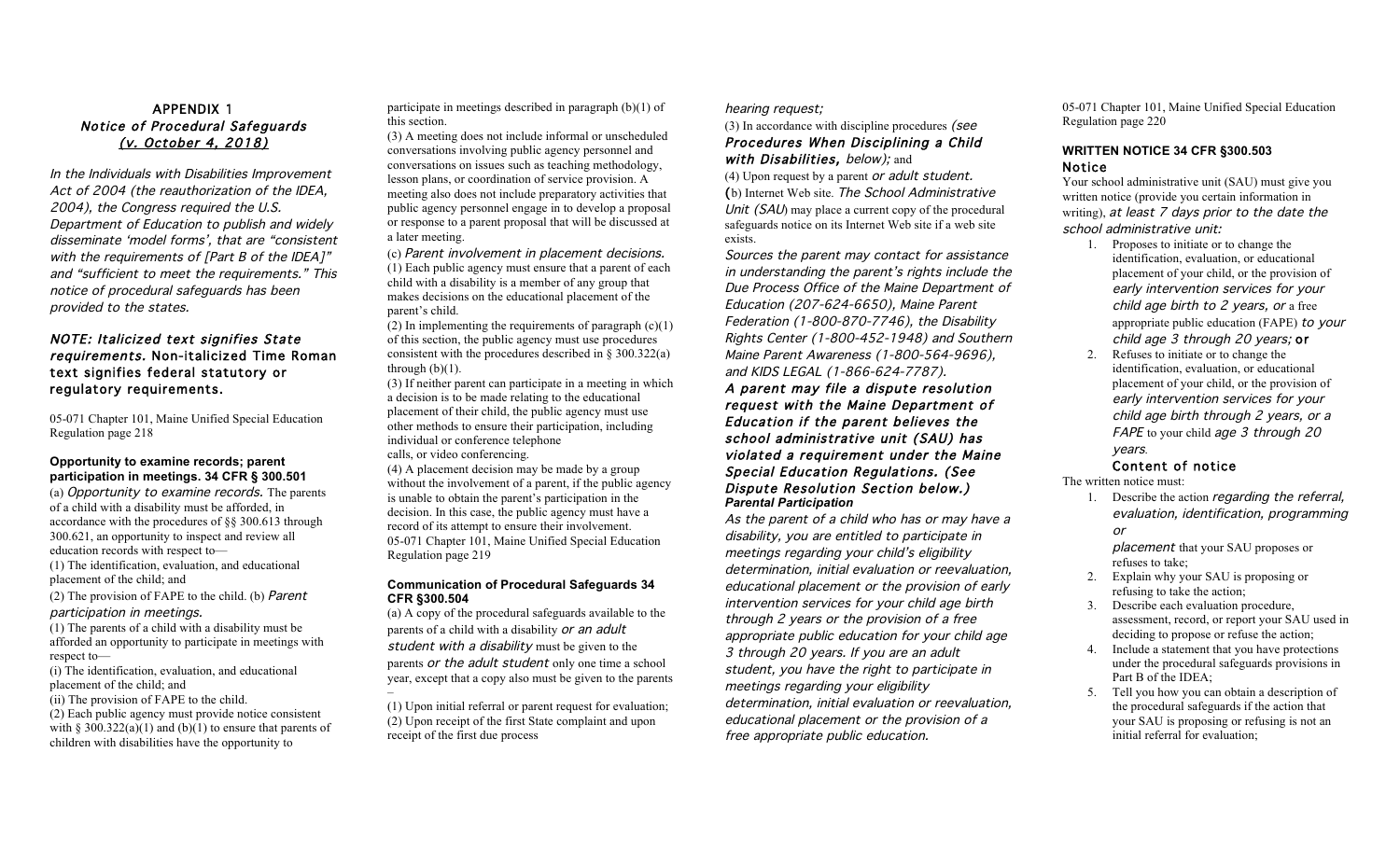- 6. *Include resources for you to contact for help in understanding* your rights under *Part B of the IDEA,* such as and the Due Process Office of the Maine Department of Education (207-624-6644), the Maine Parent Federation (1-800-870-7746), and Southern Maine Parent Awareness (1-800-564-9696)
- 7. Describe any other choices that your child's individualized education program (IEP) Team, which includes the parent, considered and the reasons why those choices were rejected;
- 8. Provide a description of other reasons why your SAU proposed or refused the action.
- 9. Include a summary of comments made by the parents, including the parents' description of their child's progress; and

10. Names and titles of each member. 05-071 Chapter 101, Maine Unified Special Education Regulation page 221

# Notice in understandable language

The notice must be:

- 1. Written in language understandable to the general public; and
- 2. Provided in your native language or other mode of communication you use, unless it is clearly not feasible to do so.

If your native language or other mode of communication is not a written language, your SAU must ensure that:

- 1. The notice is translated for you orally by other means in your native language or other mode of communication;
- 2. You understand the content of the notice: **and**
- 3. There is written evidence that 1 and 2 have been met.

# **Native Language 34 CFR §300.29**

Native language, when used with an individual who has limited English proficiency, means the following, including the translation of the procedural safeguards:

- 1. The language normally used by that person, or, in the case of a child, the language normally used by the child's parents;
- 2. In all direct contact with a child (including evaluation of the child), the language normally used by the child in the home or learning environment.

For a person with deafness or blindness, or for a person with no written language, the mode of communication is what the person normally uses (such as sign language, Braille, or oral communication).

#### **Electronic Mail 34 CFR §300.505**

If your SAU offers parents the choice of receiving documents by e-mail and takes the necessary steps to ensure that there are appropriate safeguards to protect the integrity of the process, you may choose to receive the following by email:

- 1. Written notice;
- 2. Procedural safeguards notice;
- 3. Advance written notice;
- 4. IEP;
- 5. Progress reports; and
- 6. Notices related to a due process hearing request.

05-071 Chapter 101, Maine Unified Special Education Regulation page 222

# **Parental Consent - Definition 34 CFR §300.9**  Consent

#### Consent means:

- 1. You have been fully informed in your native language or other mode of communication (such as sign language, Braille, or oral communication) of all information about the action for which you are giving consent.
- 2. You understand and agree in writing to that action, and the consent describes that action and lists the records (if any) that will be released and to whom; and

3. You understand that the consent is voluntary on your part and you may withdraw your consent at any time.

Your withdrawal of consent does not negate (undo) an action that has occurred after you gave your consent and before you withdrew it.

If the parent revokes consent in writing for their child's receipt of special education services after the child is initially provided special education and related services, the public agency is not required to amend the child's education records to remove any references to the child's receipt of special education and related services because of the revocation of consent.

## **Parental Consent 34 CFR §300.300**  Consent for initial evaluation

Your SAU cannot conduct an initial evaluation of your child to determine whether your child is eligible under Part B of the IDEA to receive special education and related services without first providing you with prior written notice of the proposed action and without obtaining your written consent as described under the heading Parental Consent.

Your SAU must make reasonable efforts to obtain your informed consent for an initial evaluation to decide whether your child is a child with a disability. Your consent for initial evaluation does not mean that you have also given your consent for the SAU to start providing special education and related services to your child. If your child is enrolled in public school or you are seeking to enroll your child in a public school and you have refused to provide consent or failed to respond to a request to provide consent for an initial evaluation, your SAU may, but is not required to, seek to conduct an initial evaluation of your child by utilizing the Act's mediation or due process hearing request, resolution meeting, and impartial due process hearing procedures (unless required to do so or prohibited from doing so under State law). Your SAU will not violate its obligations to locate, identify and evaluate your child if it does not pursue an evaluation of your child in these circumstances, unless State law requires it to pursue the evaluation.

05-071 Chapter 101, Maine Unified Special Education Regulation page 223

Generally, either parent may grant consent. In the case of divorced parents with shared parental rights and responsibilities either parent may grant consent. However, in the event that one parent grants consent and the other parent refuses, the school administrative unit is obligated to initiate the action for which consent has been granted.

# Special rules for initial evaluation of wards of the State

If a child is a ward of the State and is not living with his/her parent —

The SAU does not need consent from the parent for an initial evaluation to determine if the child is a child with a disability if:

- 1. Despite reasonable efforts to do so, the SAU cannot find the child's parent;
- 2. The rights of the parents have been terminated in accordance with State law; or
- 3. A judge has assigned the right to make educational decisions and to consent for an initial evaluation to an individual other than the parent.

Ward of the State, as used in the IDEA, means a child who, as determined by the State where the child lives, is:

- 1. A foster child;
- 2. Considered a ward of the State under State law; or
- 3. In the custody of a public child welfare agency.

# Parental consent for services

Your SAU must obtain your informed written consent before providing special education and related services to your child for the first time.

The SAU must make reasonable efforts to obtain your informed consent before providing special education and related services to your child for the first time. If you do not respond to a request to provide your consent for your child to receive special education and related services for the first time, or if you refuse to give such consent, your SAU may not use the procedural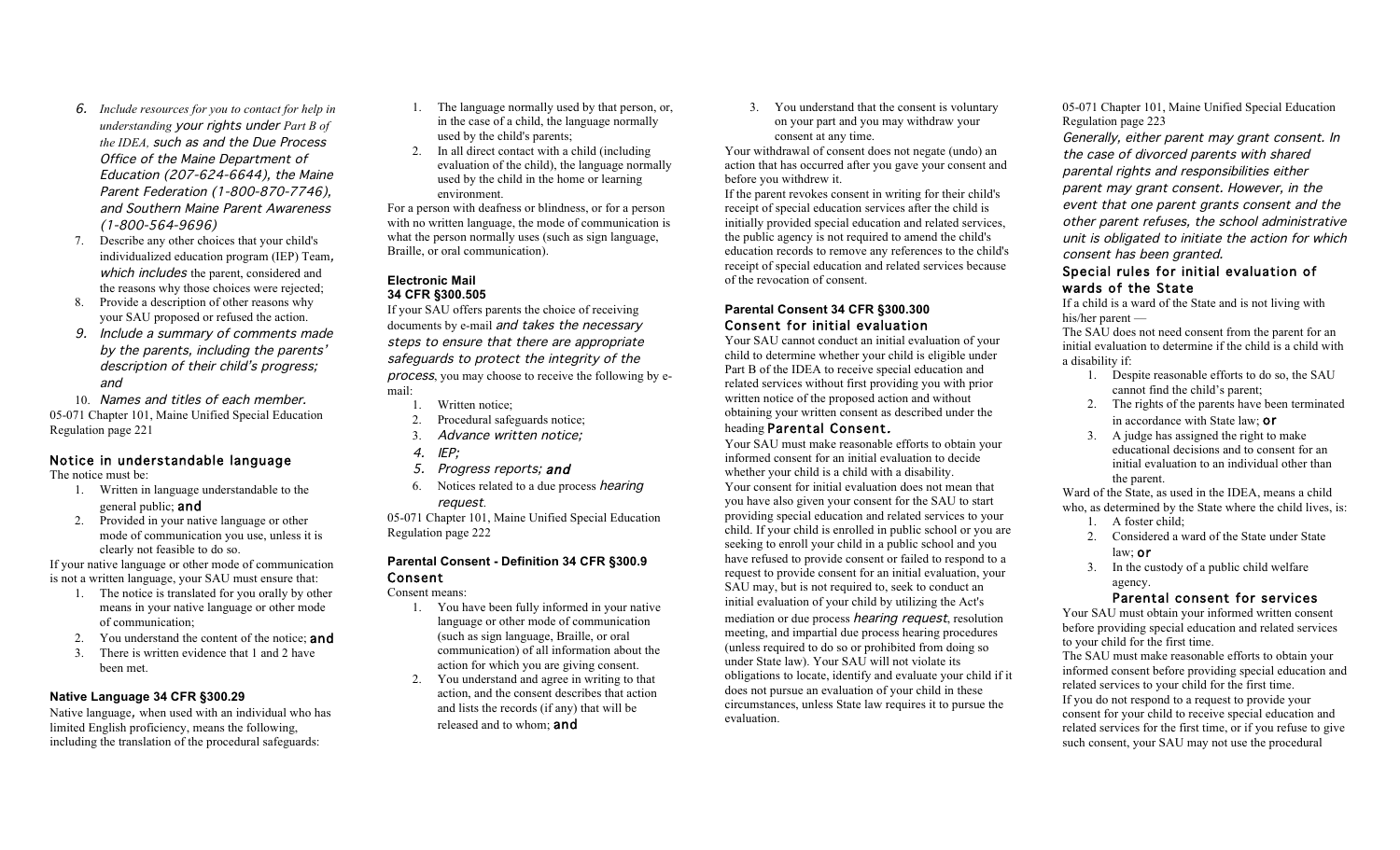safeguards (i.e., mediation, *State* complaint, resolution meeting, or an impartial due process hearing) in order to obtain agreement or a ruling that the special education and related services (recommended by your child's IEP Team) may be provided to your child without your consent.

If you refuse to give your consent for your child to receive special education and related services for the first time, or if you do not respond to a request to provide such consent and the SAU does not provide your child with the special education and related services for which it sought your consent, your SAU:

1. Is not in violation of the requirement to provide appropriate services (for a child age birth through 2 years ) or make a free appropriate public

education (FAPE) available to your child ( $age\ 3$ through 20 years) for its failure to provide those

# services to your child; and

05-071 Chapter 101, Maine Unified Special Education Regulation page 224

2. Is not required to have an individualized education program (IEP) meeting or develop an IEP for your child for the special education and related services for which your consent was requested.

# Parental consent for reevaluations

Your SAU must obtain your informed consent before it reevaluates your child, unless your SAU can demonstrate that:

- 1. It took reasonable steps to obtain your consent for your child's reevaluation; and
- 2. You did not respond.

If you refuse to consent to your child's reevaluation, the SAU may, but is not required to, pursue your child's reevaluation by using the mediation, resolution meeting, and impartial due process hearing procedures to seek to override your refusal to consent to your child's reevaluation. As with initial evaluations, your SAU does not violate its obligations under Part B of the IDEA if it declines to pursue the reevaluation in this manner.

# Documentation of reasonable efforts to obtain parental consent

Your school must maintain documentation of reasonable efforts to obtain parental consent for initial evaluations,

to provide special education and related services for the first time, to reevaluation and to locate parents of wards of the State for initial evaluations. The documentation must include a record of the SAU's attempts in these areas, such as:

- 1. Detailed records of telephone calls made or attempted and the results of those calls;
- 2. Copies of correspondence sent to the parents and any responses received; and
- 3. Detailed records of visits made to the parent's home or place of employment and the results of those visits.

# Other consent requirements

Your consent is not required before your SAU may:

- 1. Review existing data as part of your child's evaluation or a reevaluation; or
- 2. Give your child a test or other evaluation that is given to all children unless, before that test or evaluation, consent is required from all parents of all children.

# Revisions to Parental Consent effective December 31, 2008: §300.300 Parental consent.

1. If the parent of a child fails to respond to a request for, or refuses to consent to, the initial provision of special education and related services, the public agencya. May not use the procedures in subpart E of this part (including the mediation procedures under § 300.506 or the due process procedures under §§300.507 through 300.516) in order to obtain agreement or a ruling that the services may be provided to the child; b. Will not be considered to be in violation of the requirement to make FAPE available to the

05-071 Chapter 101, Maine Unified Special Education Regulation page 225

child because of the failure to provide the child with the special education and related services for which the parent refuses to or fails to provide consent; and c. Is not required to convene an IEP Team meeting or develop an IEP under §§300.320 and 300.324 for the child.

2. If, at any time subsequent to the initial provision of special education and related services, the parent of a

child revokes consent in writing for the continued provision of special education and related services, the public agency-

a. May not continue to provide special education and related services to the child, but must provide prior written notice in accordance with §300.503 before ceasing the provision of special education and related services;

b. May not use the procedures in subpart E of this part (including the mediation procedures under §300.506 or the due process procedures under §§300.507 through 300.516) in order to obtain agreement or a ruling that the services may be provided to the child;

c. Will not be considered to be in violation of the requirement to make FAPE available to the child because of the failure to provide the child with further special education and related services; and

d. Is not required to convene an IEP Team meeting or develop an IEP under §§300.320 and 300.324 for the child for further provision of special education and related services.

# **Independent Educational Evaluations 34 CFR §300.502**

General

As described below, you have the right to request an independent educational evaluation (IEE) of your child at no cost to you if you disagree with the evaluation of your child that was obtained by your SAU. 05-071 Chapter 101, Maine Unified Special Education Regulation page 226

If you request an independent educational evaluation, the SAU must provide you with information about where you may obtain an independent educational evaluation and about the SAU's criteria that apply to independent educational evaluations.

#### Definitions

Independent educational evaluation means an evaluation conducted by a qualified examiner who is not employed by the SAU responsible for the education of your child. Public expense means that the SAU either pays for the full cost of the evaluation or ensures that the evaluation is otherwise provided at no cost to you, consistent with the provisions of Part B of the IDEA, which allow each

State to use whatever State, local, Federal and private sources of support are available in the State to meet the requirements of Part B of the Act.

# Parent right to evaluation at public expense

You have the right to an independent educational evaluation of your child at public expense if you disagree with an evaluation of your child obtained by your SAU, subject to the following conditions:

- 1. If you request an independent educational evaluation of your child at public expense when you disagree with a school evaluation of your child, your SAU must, within 30 days, either: (a) File a due process hearing request to request a hearing to show that its evaluation of your child is appropriate; or (b) Ensure that an independent educational evaluation is provided at public expense, unless the SAU demonstrates in a hearing that the evaluation of your child that you obtained did not meet the SAU's criteria.
- 2. If your SAU requests a hearing and the final decision is that your SAU's evaluation of your child is appropriate, you still have the right to an independent educational evaluation, but not at public expense.
- 3. If you request an independent educational evaluation of your child, the SAU may ask why you object to the evaluation of your child obtained by your SAU. However, your SAU may not require an explanation and may not unreasonably delay either providing the independent educational evaluation of your child at public expense or filing a due process hearing request to request a due process hearing to defend the SAU's evaluation of your child.

You are entitled to only one independent educational evaluation of your child at public expense each time your SAU conducts an evaluation of your child with which you disagree.

# Parent-initiated evaluations

If you obtain an independent educational evaluation of your child at public expense or you share with the SAU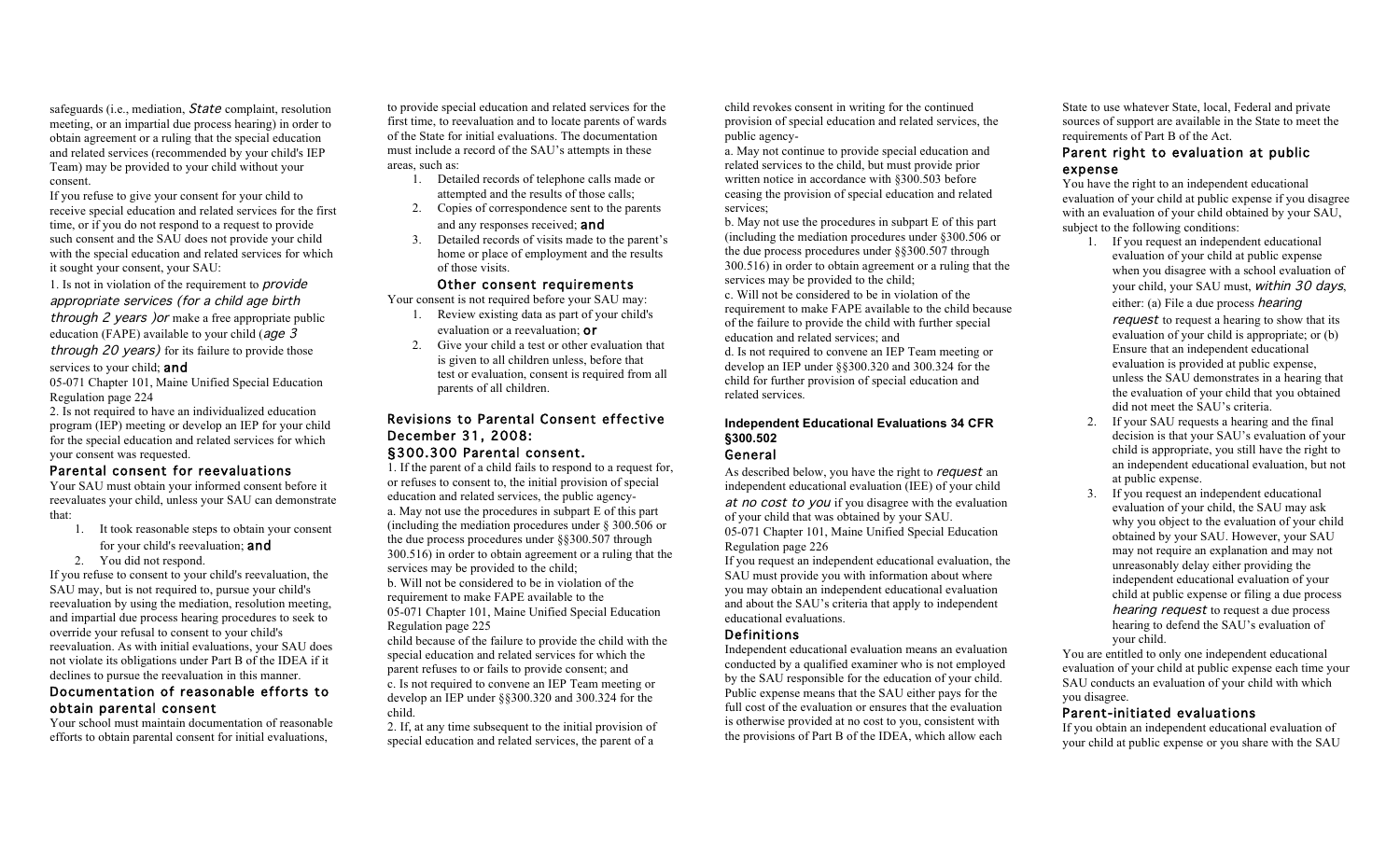an evaluation of your child that you obtained at private expense:

- 1. Your SAU must consider the results of the evaluation of your child, if it meets the SAU's criteria for independent educational evaluations, in any decision made with respect to the provision of a free appropriate public education (FAPE) to your child; and
- 2. You or your SAU may present the evaluation as evidence at a due process hearing regarding your child.

05-071 Chapter 101, Maine Unified Special Education Regulation page 227

Requests for evaluations by hearing officers If a hearing officer requests an independent educational evaluation of your child as part of a due process hearing, the cost of the evaluation must be at public expense.

# SAU criteria

If an independent educational evaluation is at public expense, the criteria under which the evaluation is obtained, including the location of the evaluation and the qualifications of the examiner, must be the same as the criteria that the SAU uses when it initiates an evaluation (to the extent those criteria are consistent with your right to an independent educational evaluation). Except for the criteria described above, a SAU may not impose conditions or timelines related to obtaining an independent educational evaluation at public expense.

#### **Confidentiality of Information Definitions 34 CFR §300.611**

As used under the heading Confidentiality of Information:

- • Destruction means physical destruction or removal of personal identifiers from information so that the information is no longer personally identifiable.
- Education records means the type of records covered under the definition of ''education records'' in 34 CFR Part 99 (the regulations implementing the Family Educational Rights and Privacy Act of 1974, 20 U.S.C. 1232g (FERPA)).

• • Participating agency means any SAU, agency or institution that collects, maintains, or uses personally identifiable information, or from which information is obtained, under Part B of the IDEA.

#### **Personally Identifiable 34 CFR §300.32**

Personally identifiable means information that has:

(a) Your child's name, your name as the parent, or the name of another family member; (b) Your child's address; (c) A personal identifier, such as your child's

social security number or student number; or (d) A list of personal characteristics or other information that would make it possible to identify your child with reasonable certainty.

#### **Notice to Parents 34 CFR §300.612**

The State Educational Agency must give notice that is adequate to fully inform parents about confidentiality of personally identifiable information, including:

1. A description of the extent to which the notice is given in the native languages of the various population groups in the State;

05-071 Chapter 101, Maine Unified Special Education Regulation page 228

- 2. A description of the children on whom personally identifiable information is maintained, the types of information sought, the methods the State intends to use in gathering the information (including the sources from whom information is gathered), and the uses to be made of the information;
- 3. A summary of the policies and procedures that participating agencies must follow regarding storage, disclosure to third parties, retention, and destruction of personally identifiable information: **and**
- 4. A description of all of the rights of parents and children regarding this information, including

the rights under the Family Educational Rights and Privacy Act (FERPA) and its implementing regulations in 34 CFR Part 99. Before any major identification, location, or evaluation activity (also known as "child find"), the notice must be published or announced in newspapers or other media, or both, with circulation adequate to notify parents throughout the State of the activity to locate, identify, and evaluate children in need of special education and related services.

# **Access Rights 34 CFR §300.613**

The participating agency must permit you to inspect and review any education records relating to your child that are collected, maintained, or used by your SAU under Part B of the IDEA. The participating agency must comply with your request to inspect and review any education records on your child without unnecessary delay and before any meeting regarding an individualized education program (IEP), or any impartial due process hearing (including a resolution meeting or a hearing regarding discipline), and in no case more than 45 calendar days after you have made a request. Your right to inspect and review education records includes:

- 1. Your right to a response from the participating agency to your reasonable requests for explanations and interpretations of the records;
- 2. Your right to request that the participating agency provide copies of the records if you cannot effectively inspect and review the records unless you receive those copies; and
- 3. Your right to have your representative inspect and review the records.

The participating agency may presume that you have authority to inspect and review records relating to your child unless advised that you do not have the authority under applicable State law governing such matters as guardianship, or separation and divorce.

**Record of Access 34 CFR §300.614** 

Each participating agency must keep a record of parties obtaining access to education records collected, maintained, or used under Part B of the IDEA (except access by parents and authorized employees of the participating agency), including the name of the party, the date access was given, and the purpose for which the party is authorized to use the records. 05-071 Chapter 101, Maine Unified Special Education Regulation page 229

#### **Records on More Than One Child 34 CFR §300.615**

If any education record includes information on more than one child, the parents of those children have the right to inspect and review only the information relating to their child or to be informed of that specific information.

# **List of Types and Locations of Information 34 CFR §300.616**

On request, each participating agency must provide you with a list of the types and locations of education records collected, maintained, or used by the agency.

# **Fees 34 CFR §300.617**

Each participating agency may charge a fee for copies of records that are made for you under Part B of the IDEA, if the fee does not effectively prevent you from exercising your right to inspect and review those records. A participating agency may not charge a fee to search for or to retrieve information under Part B of the IDEA.

#### **Amendment of Records at Parent's Request 34 CFR §300.618**

If you believe that information in the education records regarding your child collected, maintained, or used under Part B of the IDEA is inaccurate, misleading, or violates the privacy or other rights of your child, you may request the participating agency that maintains the information to change the information.

The participating agency must decide whether to change the information in accordance with your request within a reasonable period of time of receipt of your request. If the participating agency refuses to change the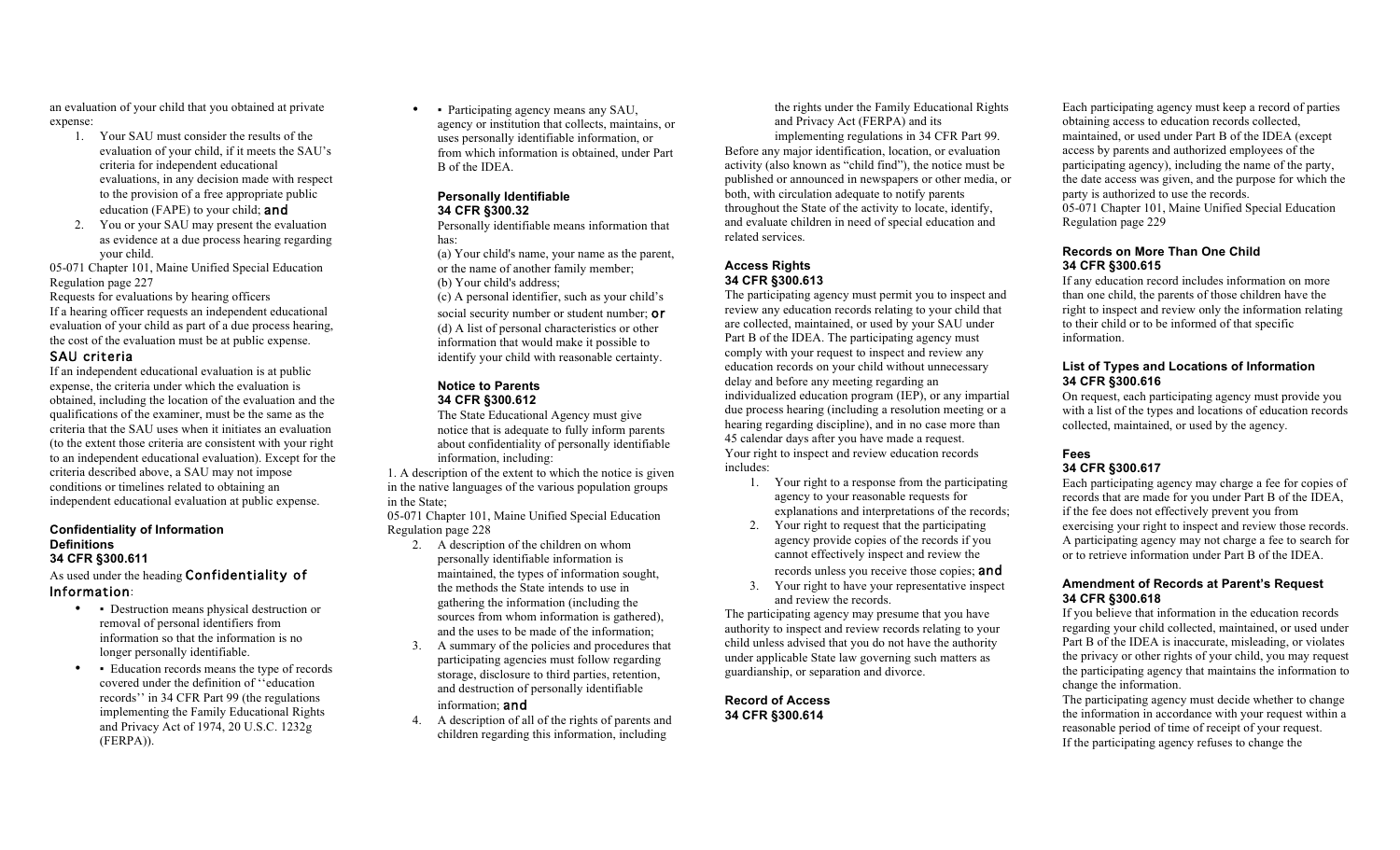information in accordance with your request, it must inform you of the refusal and advise you of the right to a hearing for this purpose as described under the heading Opportunity For a Hearing, below.

#### **Destruction of Records**

The School Department destroys the education records of its special education students at the end of the school year in which the student would turn 26 years old. Parents or adult students wishing to obtain these records should contact the School Department at that time. The School Department shall maintain permanently a record of a student's name, address, phone number, grades, attendance record, classes attended, grade level completed, and year completed.

#### **Opportunity for a Hearing 34 CFR §300.619**

The participating agency must, on request, provide you an opportunity for a hearing to challenge information in education records regarding your child to ensure that it is not inaccurate, misleading, or otherwise in violation of the privacy or other rights of your child. 05-071 Chapter 101, Maine Unified Special Education Regulation page 230

#### **Hearing Procedures 34 CFR §300.621**

A hearing to challenge information in education records must be conducted according to the procedures for such hearings under the Family Educational Rights and Privacy Act (FERPA).

#### **Result of Hearing 34 CFR §300.620**

If, as a result of the hearing, the participating agency decides that the information is inaccurate, misleading or otherwise in violation of the privacy or other rights of the child, it must change the information accordingly and inform you in writing.

If, as a result of the hearing, the participating agency decides that the information is not inaccurate, misleading, or otherwise in violation of the privacy or other rights of your child, it must inform you of your

right to place in the records that it maintains on your child a statement commenting on the information or providing any reasons you disagree with the decision of the participating agency.

Such an explanation placed in the records of your child must:

- 1. Be maintained by the participating agency as part of the records of your child as long as the record or contested portion is maintained by the participating agency; and
- 2. If the participating agency discloses the records of your child or the challenged portion to any party, the explanation must also be disclosed to that party.

#### **Consent for Disclosure of Personally Identifiable Information 34 CFR §300.622**

Unless the information is contained in education records, and the disclosure is authorized without parental consent under the Family Educational Rights and Privacy Act (FERPA), your consent must be obtained before personally identifiable information is disclosed to parties other than officials of participating agencies. Except under the circumstances specified below, your consent is not required before personally identifiable information is released to officials of participating agencies for purposes of meeting a requirement of Part B of the IDEA.

Your consent, or consent of an eligible child who has reached 18 years of age (or is emancipated) under State law, must be obtained before personally identifiable information is released to officials of participating agencies providing or paying for transition services.

If your child is in, or is going to go to, a private school that is not located in the same SAU you reside in, your consent must be obtained before any personally identifiable information about your child is released between officials in the SAU where the private school is located and officials in the SAU where you reside. 05-071 Chapter 101, Maine Unified Special Education Regulation page 231

# **Safeguards 34 CFR §300.623**

Each participating agency must protect the confidentiality of personally identifiable information at collection, storage, disclosure, and destruction stages. One official at each participating agency must assume responsibility for ensuring the confidentiality of any personally identifiable information. All persons collecting or using personally identifiable information must receive training or instruction regarding your State's policies and procedures regarding confidentiality under Part B of the IDEA and the Family Educational Rights and Privacy Act (FERPA). Each participating agency must maintain, for public inspection, a current listing of the names and positions of those employees within the agency who may have access to personally identifiable information.

#### **Destruction of Information 34 CFR §300.624**

Your SAU must inform you when personally identifiable information collected, maintained, or used is no longer needed to provide educational services to your child. The information must be destroyed at your request. However, a permanent record of your child's name, address, and phone number, his or her grades, attendance record, classes attended, grade level completed, and year completed may be maintained without time limitation.

# **Dispute resolution**  20-A M.R.S.A. §7202 et seq. **State Complaint Procedures**

Difference between Due Process Hearing and State Complaint Procedures

The regulations for Part B of IDEA set forth separate procedures for State complaints and for due process hearings. Maine uses Part B dispute resolution processes for children served under Part C. As explained below, any individual or organization may file a State complaint alleging a violation of any Part B requirement by a SAU, the State Educational Agency, or any other public agency. Only you or a SAU may file a due process hearing request on any matter relating to a proposal or a refusal to initiate or change the

identification, evaluation or educational placement of a child with a disability, or the provision of appropriate services (birth to 2 years) or a free appropriate public education (FAPE) to a child  $(3 + hrough 20)$ years.) While staff of the State Educational Agency generally must resolve a State complaint within a 60 calendar-day timeline, unless the timeline is properly extended, an impartial due process hearing officer must hear a due

05-071 Chapter 101, Maine Unified Special Education Regulation page 232

process hearing request (if not resolved through a resolution meeting or through mediation) and issue a written decision within 45-calendar-days after the end of the resolution period, as described in this document under the heading Resolution Process, unless the hearing officer grants a specific extension of the timeline at your request or the SAU's request. The State complaint, resolution and due process hearing procedures are described more fully below.

# **Adoption of State Complaint Procedures 34 CFR §300.151**

# General

Each State Educational Agency must have written procedures for:

- 1. Resolving any complaint, including a complaint filed by an organization or individual from another State;
- 2. Widely disseminating the State complaint procedures to parents and other interested individuals, including parent training and information centers, protection and advocacy agencies, independent living centers, and other appropriate entities

# Remedies for denial of appropriate services

In resolving a State complaint in which the State Educational Agency has found a failure to provide appropriate services, the State Educational Agency must address: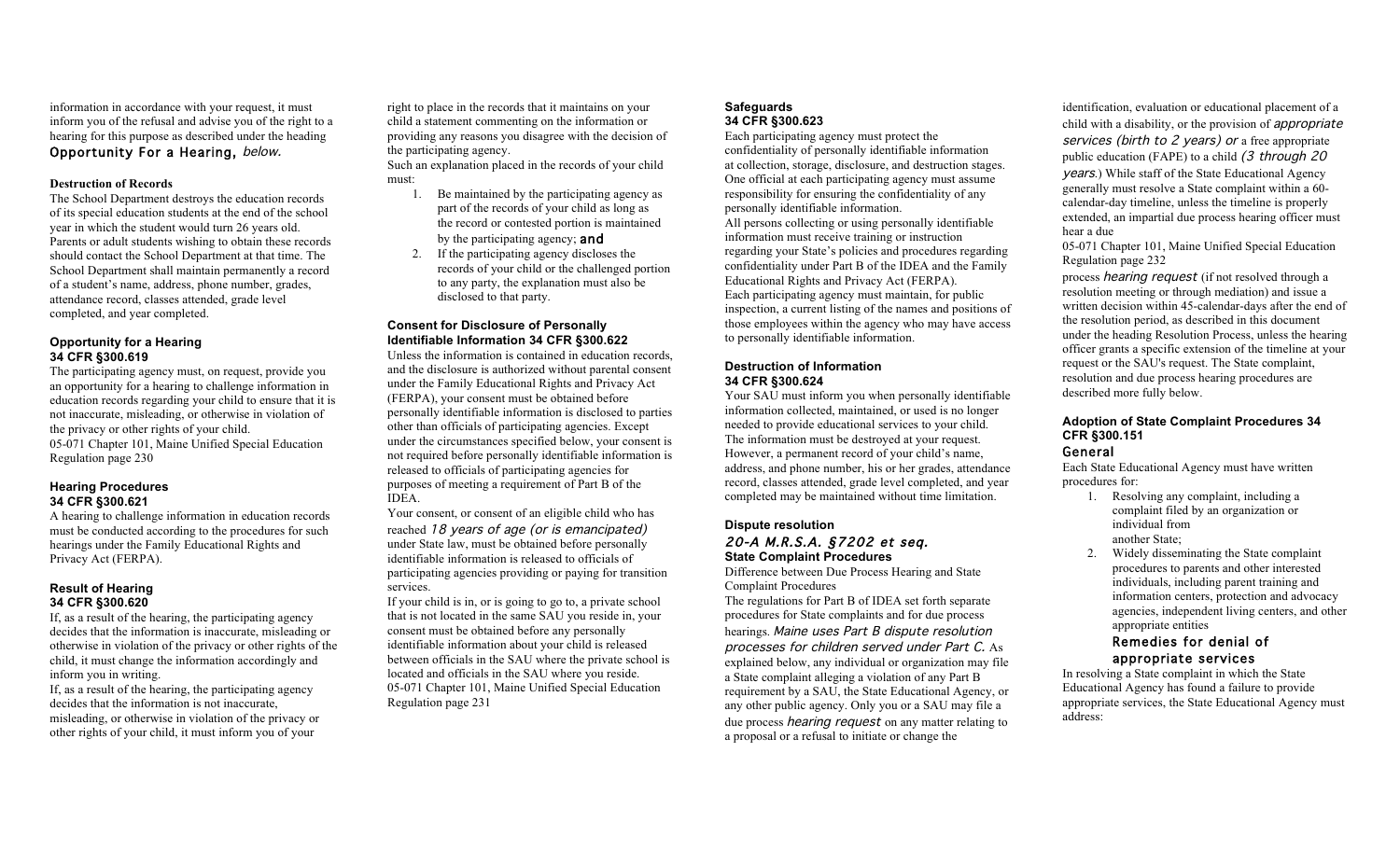- 1. **The failure to provide appropriate services, including corrective action appropriate to address the needs of the child;** and
- 2. Appropriate future provision of services for all children with disabilities.

#### **Minimum State Complaint Procedures 34 CFR §300.152**

## Time limit; minimum procedures

Each State Educational Agency must include in its State complaint procedures a time limit of 60 calendar days after a complaint is filed to:

- 1. Carry out an independent on-site investigation, if the State Educational Agency determines that an investigation is necessary;
- 2. Give the complainant the opportunity to submit additional information, either orally or in writing, about the allegations in the complaint;
- 3. Provide the SAU or other public agency with the opportunity to respond to the complaint, including, at a minimum: (a) at the option of the agency, a proposal to resolve the complaint; **and** (b) an opportunity for a parent who has filed a complaint and the agency to agree voluntarily to engage in mediation;
- 4. **Review all relevant information and make an independent determination as to whether the SAU or other public agency is violating a requirement of Part B of the IDEA;** and

05-071 Chapter 101, Maine Unified Special Education Regulation page 233

5. Issue a written decision to the complainant that addresses each allegation in the complaint and contains: (a) findings of fact and conclusions; **and** (b) the reasons for the State Educational Agency's final decision.

# Time extension; final decision; implementation

The State Educational Agency's procedures described above also must:

1. Permit an extension of the 60 calendar-day time limit only if: (a) exceptional

circumstances exist with respect to a particular State complaint; **or** (b) the parent and the SAU or other public agency involved voluntarily agree to extend the time to resolve the matter through mediation or alternative means of dispute resolution, if available in the State.

2. Include procedures for effective implementation of the State Educational Agency's final decision, if needed, including: (a) technical assistance activities; (b) negotiations; and (c) corrective actions to achieve compliance.

State complaints and due process hearings If a written State complaint is received that is also the subject of a due process hearing as described below under the heading Filing a Due Process Hearing Request, or the State complaint contains multiple issues of which one or more are part of such a hearing, the State must set aside the State complaint, or any part of the State complaint that is being addressed in the due process hearing until the hearing is over. Any issue in the State complaint that is not a part of the due process hearing must be resolved using the time limit and procedures described above.

If an issue raised in a State complaint has previously been decided in a due process hearing involving the same parties (you and the SAU), then the due process hearing decision is binding on that issue and the State Educational Agency must inform the complainant that the decision is binding.

A complaint alleging a SAU's or other public agency's failure to implement a due process hearing decision must be resolved by the State Educational Agency.

#### **Filing a Complaint 34 CFR §300.153**

An organization or individual may file a signed written State complaint under the procedures described above. The State complaint must include: 1. A statement that a SAU or other public agency has violated a requirement of Part B of the IDEA or its regulations; 2. The facts on which the statement is based;

3. The signature and contact information for the complainant; and

4. If alleging violations regarding a specific child: (a) The name of the child and address of the residence of the child; (b) The name of the school the child is attending;

05-071 Chapter 101, Maine Unified Special Education Regulation page 234

(c) In the case of a homeless child or youth, available contact information for the child, and the name of the school the child is attending;

(d) A description of the nature of the problem of the child, including facts relating to the problem; and (e) A proposed resolution of the problem to the extent known and available to the party filing the complaint at the time the complaint is filed.

The complaint must allege a violation that occurred not more than one year prior to the date that the complaint is received as described under the heading Adoption of

State Complaint Procedures, unless a longer period is reasonable because the complainant is requesting compensatory services for a violation that allegedly occurred not more than two years prior to the date that the written complaint is received by the Department of Education.

The party filing the State complaint must forward a copy of the complaint to the SAU or other public agency serving the child at the same time the party files the complaint with the State Educational Agency. The SEA, under 34 CFR 300.537, may determine the State enforcement mechanisms for resolution session agreements and mediation agreements.

#### **Due Process H***earing* **Procedures Filing a Due Process** *Hearing Request*  **34 CFR §300.507**

# General

You or the SAU may file a due process *hearing* request on any matter relating to a proposal or a refusal to initiate or change the identification, evaluation or educational placement of your child, or the provision of appropriate services for your child age birth

through 2 years or a free appropriate public education (FAPE) to your child age 3 through 20 years.

The due process *hearing request* must allege a violation that happened not more than two years before you or the SAU knew or should have known about the alleged action that forms the basis of the due process hearing request.

The above timeline does not apply to you if you could not file a due process hearing request within the timeline because:

- 1. The SAU specifically misrepresented that it had resolved the issues identified in the hearing request; or
- 2. The SAU withheld information from you that it was required to provide you under Part B of the IDEA.

## Information for parents

The SAU must inform you of any free or low-cost legal and other relevant services available in the area if you request the information, or if you or the SAU file a due process hearing request. 05-071 Chapter 101, Maine Unified Special Education

Regulation page 235

# **Due Process** *Hearing* **Request 34 CFR §300.508**  General

In order to request a hearing, you or the SAU (or your attorney or the SAU's attorney) must submit a due process hearing request to the other party. That hearing request must contain all of the content listed below and must be kept confidential. You or the SAU, whichever one filed the *hearing* request, must also provide the State Educational Agency with a copy of the *hearing request*. A hearing request will be considered received, and the regulatory timelines applicable to a hearing in effect, once the State Educational Agency has received its copy of a request containing the required information and has received written confirmation that the opposing party has also received the request.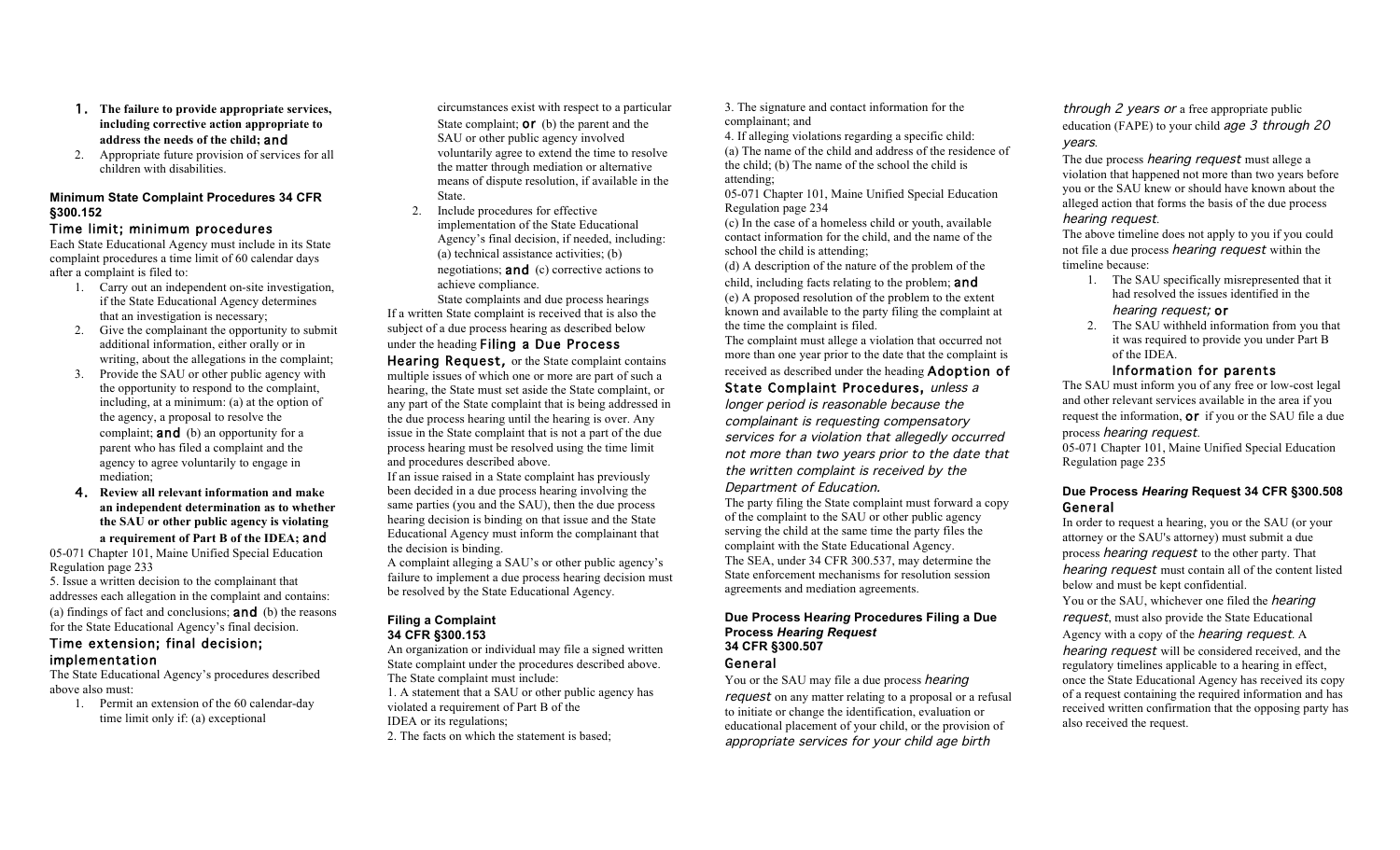# Content of the hearing request

The due process *hearing request* must include:

- 1. The name of the child;
- 2. The address of the child's residence;
- 3. The name of the child's school;
- 4. If the child is a homeless child or youth, the child's contact information and the name of the child's school;
- 5. A description of the nature of the problem of the child relating to the proposed or refused action, including facts relating to the problem; and
- 6. A proposed resolution of the problem to the extent known and available to you or the SAU at the time.

# Notice required before a hearing on a due process hearing request

You or the SAU may not have a due process hearing until you or the SAU (or your attorney or the SAU's attorney), files a due process hearing request that includes the information listed above.

# Sufficiency of hearing request

In order for a due process *hearing request* to go forward, it must be considered sufficient. The due process hearing request will be considered sufficient (to have met the content requirements above) unless the party receiving the due process hearing request (you or the SAU) notifies the hearing officer and the other party in writing, within 15 calendar days of receiving the hearing request, that the receiving party believes that the due process hearing request does not meet the requirements listed above.

Within five calendar days of receiving the notification the receiving party (you or the SAU) considers a due process hearing request insufficient, the hearing officer must decide if the due

05-071 Chapter 101, Maine Unified Special Education Regulation page 236

process hearing request meets the requirements listed above, and notify you and the SAU in writing immediately.

# Hearing request amendment

You or the SAU may make changes to the *hearing* request only if:

- 1. The other party approves of the changes in writing and is given the chance to resolve the
- due process *hearing request* through a resolution meeting, described below; or
- 2. By no later than five days before the due process hearing begins, the hearing officer

grants permission for the changes. If the complaining party (you or the SAU) makes changes to the due process hearing request, the timelines for the resolution meeting (within 15 calendar days of receiving the *hearing request*) and the time period for resolution (within 30 calendar days of

receiving the *request*) start again on the date the amended hearing request is filed.

## Local educational agency (LEA) or SAU response to a due process hearing request

If the SAU has not sent a prior written notice to you, as described under the heading Prior Written Notice, regarding the subject matter contained in your due process *hearing request*, the SAU must, within 10

calendar days of receiving the due process hearing request, send to you a response that includes:

- 1. An explanation of why the SAU proposed or refused to take the action raised in the due process *hearing request*;
- 2. A description of other options that your child's individualized education program (IEP) Team considered and the reasons why those options were rejected:
- 3. A description of each evaluation procedure, assessment, record, or report the SAU used as the basis for the proposed or refused action; and
- 4. A description of the other factors that are relevant to the SAU's proposed or refused action.

Providing the information in items 1-4 above does not prevent the SAU from asserting that your due process hearing request was insufficient.

# Other party response to a due process hearing request

Except as stated under the sub-heading immediately above, Local educational agency (LEA) or SAU response to a due process hearing **request**, the party receiving a due process *hearing* request must, within 10 calendar days of receiving the request, send the other party a response that specifically addresses the issues in the *due process* hearing request.

05-071 Chapter 101, Maine Unified Special Education Regulation page 237

# **Model Forms 34 CFR §300.509**

The State Educational Agency must develop model forms to help you file a due process hearing request and a State complaint. However, your State or the SAU may not require you to use these model forms. In fact, you can use this form or another appropriate model form, so long as it contains the required information for filing a due process *hearing request* or a State complaint.

#### **Mediation 34 CFR §300.506**  General

The SAU must make mediation available to allow you and the SAU to resolve disagreements involving any matter under Part B of the IDEA, including matters arising prior to the filing of a due process hearing request. Thus, mediation is available to resolve disputes under Part B of the IDEA, whether or not you have filed a due process *hearing request* to request a due process hearing as described under the heading

# Filing a Due Process Hearing Request. **Requirements**

The procedures must ensure that the mediation process:

1. Is voluntary on your part and the SAU's part; 2. Is not used to deny or delay your right to a due process hearing, or to deny any other rights you have under Part B of the IDEA;

3. Is conducted by a qualified and impartial mediator who is trained in effective mediation techniques.

The SAU may develop procedures that offer parents and schools that choose not to use the mediation process, an opportunity to meet, at a time and location convenient to you, with a disinterested party:

- 1. Who is under contract with an appropriate alternative dispute resolution entity, or a parent training and information center or community parent resource center in the State; and
- 2. Who would explain the benefits and encourage the use of the mediation process to you.

The State must have a list of people who are qualified mediators and know the laws and regulations relating to the provision of special education and related services. The State Educational Agency must select mediators on a random, rotational, or other impartial basis. The State is responsible for the cost of the mediation process, including the costs of meetings. Each meeting in the mediation process must be scheduled in a timely manner and held at a place that is convenient for you and the SAU.

05-071 Chapter 101, Maine Unified Special Education Regulation page 238

If you and the SAU resolve a dispute through the mediation process, both parties must enter into a legally binding agreement that sets forth the resolution and that:

1. States that all discussions that happened during the mediation process will remain confidential and may not be used as evidence in any subsequent due process hearing or civil

# proceeding; and

2. Is signed by both you and a representative of the SAU who has the authority to bind the SAU.

A written, signed mediation agreement is enforceable in any State court of competent jurisdiction (a court that has the authority under State law to hear this type of case) or in a district court of the United States. (See Section  $XVI(3)(B)(9)$ of this rule)

Discussions that happened during the mediation process must be confidential. They cannot be used as evidence in any future due process hearing or civil proceeding of any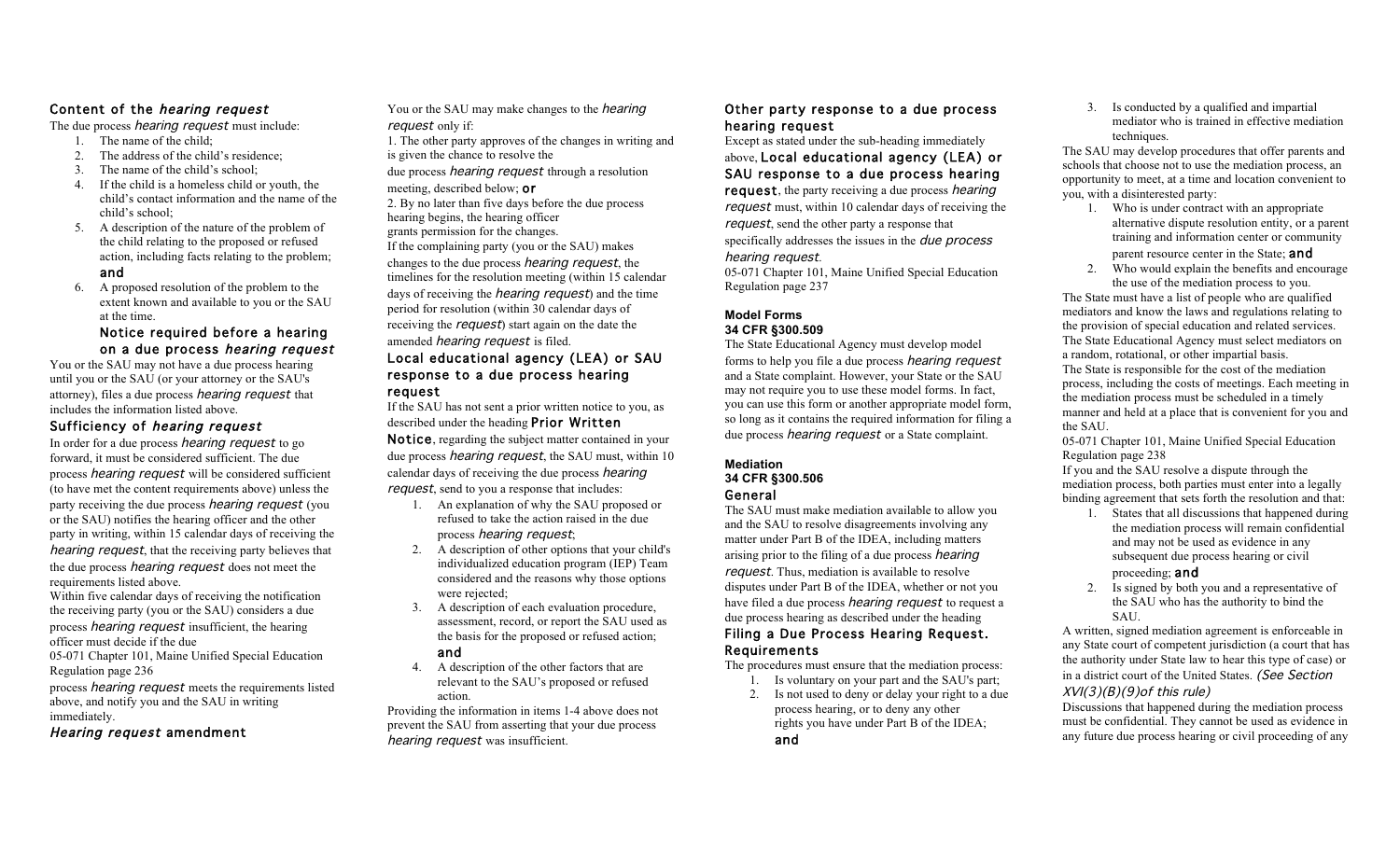Federal court or State court of a State receiving assistance under Part B of IDEA.

#### Impartiality of mediator

The mediator:

1. May not be an employee of the State Educational Agency or the SAU that is involved in

the education or care of your child; and

2. Must not have a personal or professional interest which conflicts with the mediator's objectivity.

A person who otherwise qualifies as a mediator is not an employee of a SAU or State agency solely because he or she is paid by the agency or SAU to serve as a mediator. An attorney may represent a school administrative unit in a mediation only when an attorney represents the parents. An attorney representing a parent shall provide the superintendent of the school administrative unit and the Due Process Office of the Maine Department of Education with at least 7 days written notice prior to the mediation that they will be representing the parent at the mediation. Parties may consult with their attorneys prior to and after engaging in mediation.

If both parties agree, the parties may sign a waiver of the 7-day written notice of attendance of the parent's attorney in mediation. A copy of the signed waiver must be provided to the Department of Education Due Process Office.

If the parent does not choose to participate in mediation the parent may be contacted by a due process consultant form the Maine Department of Education who will discuss with the parent the benefits of mediation. If the parent would like to request a mediation or would like more information about mediation, the parent may contact the Due Process Office of the Maine Department of Education at 624- 6644.

05-071 Chapter 101, Maine Unified Special Education Regulation page 239

#### **The Child's Placement** *Status During Pendency of Appeals ("Stay Put")*  **34 CFR §300.518**

# Except as provided below under the heading PROCEDURES WHEN DISCIPLINING

CHILDREN WITH DISABILITIES, during the pendency of a mediation or State complaint investigation request, or once a due process hearing request is sent to the other party, , and while waiting for the decision of any impartial due process hearing or court proceeding, your child must remain in his or her current educational placement unless you and the State or SAU agree otherwise,

If the due process *hearing request* involves an application for initial admission to public school, your child, with your consent, must be placed in the regular public school program until the completion of all such proceedings.

If the due process *hearing request* involves an application for initial services under Part B of the IDEA for a child who is transitioning from being served under Part C of the IDEA to Part B of the IDEA and who is no longer eligible for Part C services because the child has turned three, the SAU is not required to provide the Part C services that the child has been receiving. If the child is found eligible under Part B of the IDEA and you consent for the child to receive special education and related services for the first time, then, pending the outcome of the proceedings, the SAU must provide those special education and related services that are not in dispute (those which you and the SAU both agree upon).

## **Resolution Process 34 CFR §300.510**  Resolution meeting

Within 15 calendar days of receiving notice of your due process hearing request, and before the due process hearing begins, the SAU must convene a meeting with you and the relevant member or members of the

individualized education program (IEP) Team who have specific knowledge of the facts identified in your due process hearing request. The meeting:

- 1. Must include a representative of the SAU who has decision-making authority on behalf of the SAU; and
- 2. May not include an attorney of the SAU unless you are accompanied by an attorney.

You and the SAU determine the relevant members of the IEP Team to attend the meeting.

The purpose of the meeting is for you to discuss your due process *hearing request*, and the facts that form the basis of the hearing request, so that the SAU has the opportunity to resolve the dispute. The resolution meeting is not necessary if:

1. You and the SAU agree in writing to waive the meeting; or

05-071 Chapter 101, Maine Unified Special Education Regulation page 240 2. You and the SAU agree to use the mediation process, as described under the heading Mediation.

# Resolution period

If the SAU has not resolved the due process *hearing* request to your satisfaction within 30 calendar days of the receipt of the hearing request (during the time period for the resolution process), the due process hearing may occur.

The 45-calendar-day timeline for issuing a final decision begins at the expiration of the 30- calendar-day resolution period, with certain exceptions for adjustments made to the 30-calendar- day resolution period, as described below.

Except where you and the SAU have both agreed to waive the resolution process or to use mediation, your failure to participate in the resolution meeting will delay the timelines for the resolution process and due process hearing until you agree to participate in a meeting. If after making reasonable efforts and documenting such efforts, the SAU is not able to obtain your participation in the resolution meeting, the SAU may, at the end of the 30-calendar-day resolution period, request that a hearing officer dismiss your due process hearing request. Documentation of such efforts must include a record of

the SAU's attempts to arrange a mutually agreed upon time and place, such as:

- 1. Detailed records of telephone calls made or attempted and the results of those calls;
- 2. Copies of correspondence sent to you and any responses received; and
- 3. Detailed records of visits made to your home or place of employment and the results of those visits.

If the SAU fails to hold the resolution meeting within 15 calendar days of receiving notice of your due process hearing request **or** fails to participate in the resolution meeting, you may ask a hearing officer to order that the 45-calendar-day due process hearing timeline begin.

# Adjustments to the 30-calendar-day resolution period

If you and the SAU agree in writing to waive the resolution meeting, then the 45-calendar-day timeline for the due process hearing starts the next day. After the start of mediation or the resolution meeting and before the end of the 30-calendar-day resolution period, if you and the SAU agree in writing that no agreement is possible, then the 45- calendar-day timeline for the due

process hearing starts the next day. If you and the SAU agree to use the mediation process, at the end of the 30-calendar-day resolution period, both parties can agree in writing to continue the mediation until an agreement is reached. However, if either you or the SAU withdraws from the mediation process, then the 45-calendar-day timeline for the due process hearing

starts the next day. 05-071 Chapter 101, Maine Unified Special Education Regulation page 241

# Written settlement agreement

If a resolution to the dispute is reached at the resolution meeting, you and the SAU must enter into a legally binding agreement that is:

1. Signed by you and a representative of the SAU who has the authority to bind the SAU;

# and

2. Enforceable in any State court of competent jurisdiction (a State court that has authority to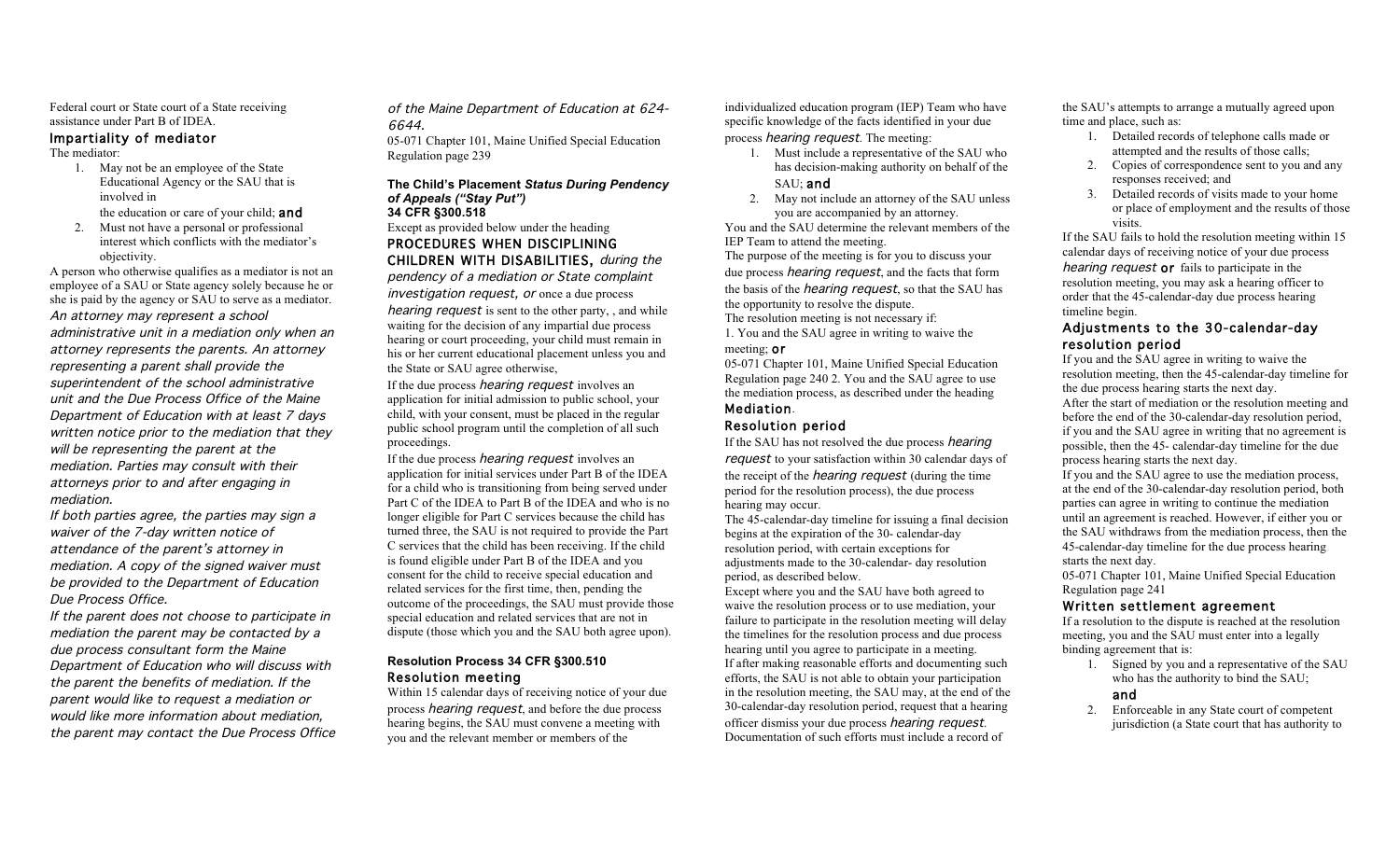hear this type of case) or in a district court of the United States. (See Section XVI(11)(F))

#### Agreement review period

If you and the SAU enter into an agreement as a result of a resolution meeting, either party (you or the SAU) may void the agreement within 3 business days of the time that both you and the SAU signed the agreement. **Hearings on Due Process** *Hearing Requests*  **Impartial Due Process Hearing** 

# **34 CFR §300.511**

# General

Whenever a due process *hearing request* is filed, you or the SAU involved in the dispute must have an opportunity for an impartial due process hearing, as described in the Due Process Hearing Request

# and Resolution Process sections. Impartial hearing officer

At a minimum, a hearing officer:

- 1. Must not be an employee of the State Educational Agency or the SAU that is involved in the education or care of the child. However, a person is not an employee of the agency solely because he/she is paid by the agency to serve as a hearing officer;
- 2. Must not have a personal or professional interest that conflicts with the hearing officer's objectivity in the hearing;
- 3. Must be knowledgeable and understand the provisions of the IDEA, and Federal and State regulations pertaining to the IDEA, and legal interpretations of the IDEA by Federal and State courts; and
- 4. Must have the knowledge and ability to conduct hearings, and to make and write decisions, consistent with appropriate, standard legal practice.

Each SAU must keep a list of those persons who serve as hearing officers that includes a statement of the qualifications of each hearing officer. 05-071 Chapter 101, Maine Unified Special Education Regulation page 242

## Subject matter of due process hearing

The party (you or the SAU) that requests the due process hearing may not raise issues at the due process hearing that were not addressed in the due process *hearing* request, unless the other party agrees.

#### Timeline for requesting a hearing

You or the SAU must request an impartial hearing on a due process *hearing request* within two years of the date you or the SAU knew or should have known about the issue addressed in the *hearing request*.

#### Exceptions to the timeline

The above timeline does not apply to you if you could not file a due process hearing request because:

- 1. The SAU specifically misrepresented that it had resolved the problem or issue that you are raising in your *hearing request*; or
- 2. The SAU withheld information from you that it was required to provide to you under Part B of the IDEA.

#### **Hearing Rights 34 CFR §300.512**  General

Any party to a due process hearing (including a hearing relating to disciplinary procedures) has the right to:

- 1. Be accompanied and advised by a lawyer and/or persons with special knowledge or training regarding the problems of children with disabilities;
- 2. Present evidence and confront, cross-examine, and require the attendance of witnesses:
- 3. Prohibit the introduction of any evidence at the hearing that has not been disclosed to that party at least five business days before the hearing;
- 4. Obtain a written, or, at your option, electronic, word-for-word record of the hearing; and
- 5. Obtain written, or, at your option, electronic findings of fact and decisions. Additional disclosure of information

At least five business days prior to a due process hearing, you and the SAU must disclose to each other all evaluations completed by that date and recommendations based on those evaluations that you or the SAU intend to use at the hearing.

A hearing officer may prevent any party that fails to comply with this requirement from introducing the relevant evaluation or recommendation at the hearing without the consent of the other party.

05-071 Chapter 101, Maine Unified Special Education Regulation page 243

# Parental rights at hearings

You must be given the right to:

- 1. Have your child present;
- 2. Open the hearing to the public; and
- 3. Have the record of the hearing, the findings of fact and decisions provided to you at no cost.

# **Hearing Decisions 34 CFR §300.513**  Decision of hearing officer

A hearing officer's decision on whether your child (age birth through 2 years) received appropriate services or (age 3 through 20 years) received a free appropriate public education (FAPE) must be based on substantive grounds.

In matters alleging a procedural violation, a hearing officer may find that your child did not receive appropriate services or FAPE only if the procedural inadequacies:

- 1. Interfered with your child's right to appropriate services or a free appropriate public education;
- 2. Significantly interfered with your opportunity to participate in the decision-making process regarding the provision of *appropriate* services or a free appropriate public education (FAPE) to your child; or
- 3. Caused a deprivation of an educational benefit. Final Decision Notice

Every decision made at the conclusion of a proceeding subject to this rule shall be in writing and shall include findings of fact sufficient to apprise the parties and any interested member of the public of the basis for the decision. .

# Construction clause

None of the provisions described above can be interpreted to prevent a hearing officer from ordering a SAU to comply with the requirements in the procedural safeguards section of the Federal regulations under Part B of the IDEA (34 CFR §§300.500 through 300.536).

# Separate request for a due process hearing

Nothing in the procedural safeguards section of the Federal regulations under Part B of the IDEA (34 CFR §§300.500 through 300.536) can be interpreted to prevent you from filing a separate 05-071 Chapter 101, Maine Unified Special Education

Regulation page 244 due process *hearing request* on an issue separate from

# a due process hearing request already filed.

# Findings and decision to advisory panel and general public

The State Educational Agency or the SAU, (whichever was responsible for your hearing) after deleting any personally identifiable information, must:

- 1. Provide the findings and decisions in the due process hearing or appeal to the State special education advisory panel; and
- 2. Make those findings and decisions available to the public.

# **Appeals**

# **Finality of Decision; Appeal 34 CFR §300.514**  Finality of hearing decision

A decision made in a due process hearing (including a hearing relating to disciplinary procedures) must be in writing and is final, except that any party involved in the hearing (you or the SAU) may appeal the decision by bringing a civil action, as described below.

#### **Timelines and Convenience of Hearings and Reviews 34 CFR §300.515**

The State Educational Agency must ensure that not later than 45 calendar days after the expiration of the 30 calendar-day period for resolution meetings or, as described under the sub-heading Adjustments to the 30-calendar-day resolution period,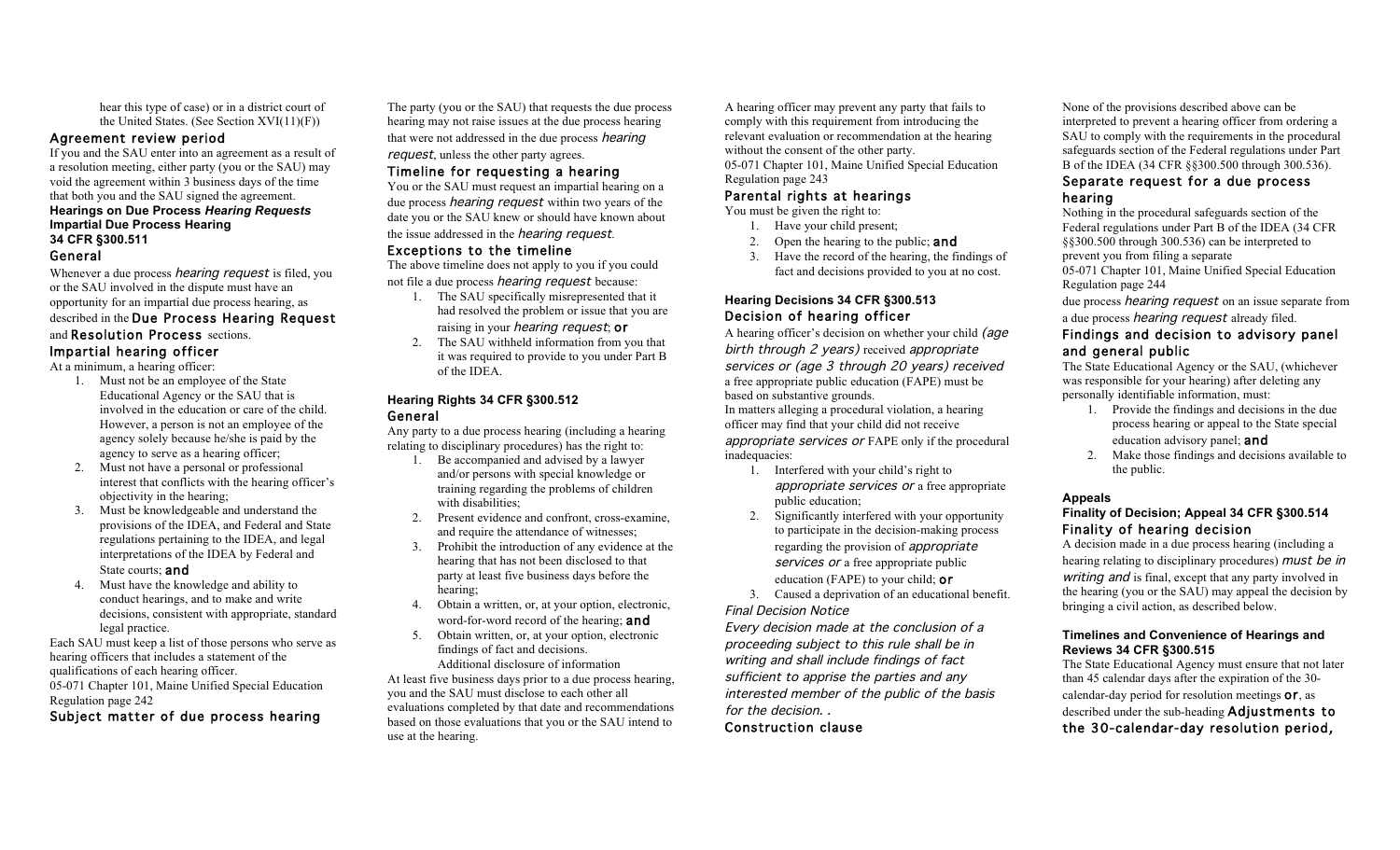not later than 45 calendar days after the expiration of the adjusted time period:

- 1. A final decision is reached in the hearing; and 2. A copy of the decision is mailed to each of the
- parties.

A hearing officer may grant specific extensions of time beyond the 45-calendar-day time period described above at the request of either party.

Each hearing must be conducted at a time and place that is reasonably convenient to you and your child. 05-071 Chapter 101, Maine Unified Special Education Regulation page 245

# **Civil Actions, Including the Time Period in Which to File Those Actions 34 CFR §300.516**

#### General

Any party (you or the SAU) who does not agree with the findings and decision in the due process hearing (including a hearing relating to disciplinary procedures) has the right to bring a civil action with respect to the matter that was the subject of the due process hearing. The action may be brought in a State court of competent jurisdiction (a State court that has authority to hear this type of case) or in a district court of the United States without regard to the amount in dispute.

If the parent has any questions regarding this requirement, they should be directed to the Due Process Office of the Maine Department of Education at 624-6650.

#### Time limitation

The party (you or the SAU) bringing the action shall have 90 day from the receipt of the decision of the hearing officer to file a civil action.

#### Additional procedures

- In any civil action, the court:
- A. Receives the records of the administrative proceedings;
- B.Hears additional evidence at your request or at the SAU's request: and

C. Bases its decision on the preponderance of the evidence and grants the relief that the court determines to be appropriate.

#### Jurisdiction of district courts

The district courts of the United States have authority to rule on actions brought under Part B of the IDEA without regard to the amount in dispute.

#### Rule of construction

Nothing in Part B of the IDEA restricts or limits the rights, procedures, and remedies available under the U.S. Constitution, the Americans with Disabilities Act of 1990, Title V of the Rehabilitation Act of 1973 (Section 504), or other Federal laws protecting the rights of children with disabilities, except that before the filing of a civil action under these laws seeking relief that is also available under Part B of the IDEA, the due process procedures described above must be exhausted to the same extent as would be required if the party filed the action under Part B of the IDEA. This means that you may have remedies available under other laws that overlap with those available under the IDEA, but in general, to obtain relief under those other laws, you must first use the available administrative remedies under the IDEA (i.e., the due process hearing request, resolution meeting, and impartial due process hearing procedures) before going directly into court. 05-071 Chapter 101, Maine Unified Special Education Regulation page 246

## **Attorneys' Fees 34 CFR §300.517**  General

In any action or proceeding brought under Part B of the IDEA, if you prevail, the court, in its discretion, may award reasonable attorneys' fees as part of the costs to you.

In any action or proceeding brought under Part B of the IDEA, the court, in its discretion, may award reasonable attorneys' fees as part of the costs to a prevailing State Educational Agency or SAU, to be paid by your attorney, if the attorney: (a) filed a due process hearing request or court case that the court finds is frivolous, unreasonable, or without foundation; or (b) continued to litigate after the litigation clearly became frivolous, unreasonable, or without foundation; or In any action or proceeding brought under Part B of the IDEA, the court, in its discretion, may award reasonable attorneys' fees as part of the costs to a prevailing State Educational Agency or SAU, to be paid by you or your attorney, if your request for a due process hearing or later court case was presented for any improper purpose, such as to harass, to cause unnecessary delay, or to unnecessarily increase the cost of the action or proceeding.

# Award of fees

A court awards reasonable attorneys' fees as follows:

- 1. Fees must be based on rates prevailing in the community in which the action or hearing arose for the kind and quality of services furnished. No bonus or multiplier may be used in calculating the fees awarded.
- 2. Fees may not be awarded and related costs may not be reimbursed in any action or proceeding under Part B of the IDEA for services performed after a written offer of settlement to you if:
	- 1. The offer is made within the time prescribed by Rule 68 of the Federal Rules of Civil Procedure or, in the case of a due process hearing or State-level review, at any time more than 10 calendar days before the proceeding begins;
	- 2. The offer is not accepted within 10 calendar days: **and**
	- 3. The court or administrative hearing officer finds that the relief finally obtained by you is not more favorable to you than the offer of settlement.
- 3. Despite these restrictions, an award of attorneys' fees and related costs may be made to you if you prevail and you were substantially justified in rejecting the settlement offer.
- 4. Fees may not be awarded relating to any meeting of the individualized education program (IEP) Team unless the meeting is held as a result of an administrative proceeding or court action.

A resolution meeting, as described under the heading Resolution meeting, is not considered a meeting convened as a result of an administrative hearing or court action,

05-071 Chapter 101, Maine Unified Special Education Regulation page 247

and also is not considered an administrative hearing or court action for purposes of these attorneys' fees provisions.

The court reduces, as appropriate, the amount of the attorneys' fees awarded under Part B of the IDEA, if the court finds that:

- 1. You, or your attorney, during the course of the action or proceeding, unreasonably delayed the final resolution of the dispute;
- 2. The amount of the attorneys' fees otherwise authorized to be awarded unreasonably exceeds the hourly rate prevailing in the community for similar services by attorneys of reasonably similar skill, reputation, and experience;
- 3. The time spent and legal services furnished were excessive considering the nature of the action or proceeding; or
- 4. The attorney representing you did not provide to the SAU the appropriate information in the due process request notice as described under the heading Due Process Hearing Request.

However, the court may not reduce fees if the court finds that the State or SAU unreasonably delayed the final resolution of the action or proceeding or there was a violation under the procedural safeguards provisions of Part B of the IDEA.

# **Procedures When Disciplining Children with Disabilities**

# **Authority of School Personnel 34 CFR §300.530**  Case-by-case determination

School personnel may consider any unique circumstances on a case-by-case basis, when determining whether a change of placement, made in accordance with the following requirements related to discipline, is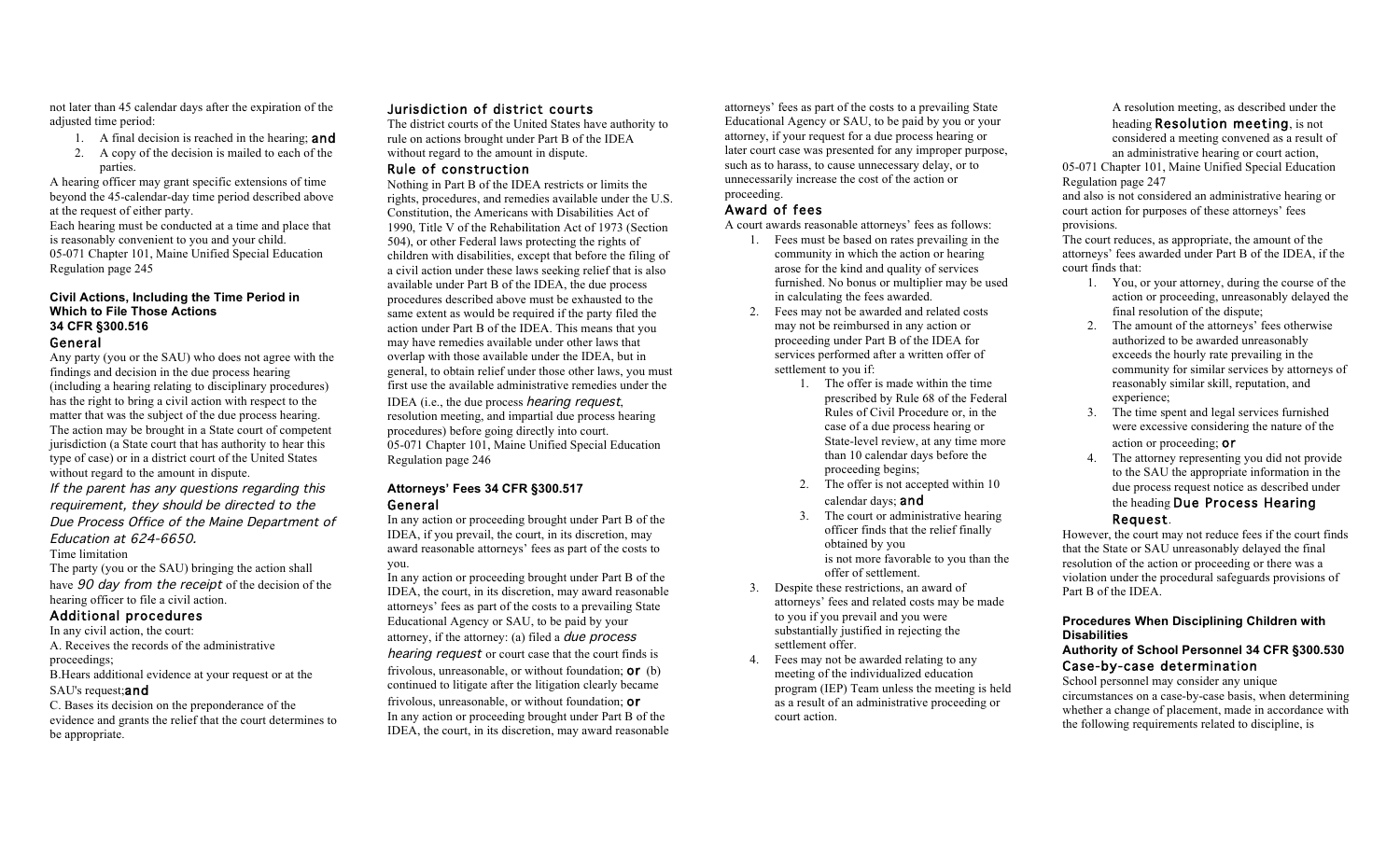appropriate for a child with a disability who violates a school code of student conduct.

#### General

To the extent that they also take such action for children without disabilities, school personnel may, for not more than 10 school days in a row, remove a child with a disability who violates a code of student conduct from his or her current placement to an appropriate interim alternative educational setting (which must be determined by the child's individualized education program (IEP) Team), another setting, or suspension. School personnel may also impose additional removals of the child of not more than 10 school days in a row in that same school year for separate incidents of misconduct, as long as those removals do not constitute a change of placement (see Change of Placement Because of Disciplinary Removals for the definition, below).

05-071 Chapter 101, Maine Unified Special Education Regulation page 248

Once a child with a disability has been removed from his or her current placement for a total of 10 school

days in the same school year, the SAU must, during any subsequent days of removal in that school year, provide services to the extent required below under the

#### sub-heading Services. Additional authority

If the behavior that violated the student code of conduct was not a manifestation of the child's disability (see

Manifestation determination, below) and the disciplinary change of placement would exceed 10 school days in a row, school personnel may apply the disciplinary procedures to that child with a disability in the same manner and for the same duration as it would to children without disabilities, except that the school must provide services to that child as described below under Services. The child's IEP Team determines the interim alternative educational setting for such services. Services

The services that must be provided to a child with a disability who has been removed from the child's current placement may be provided in an interim alternative

educational setting.

A SAU is only required to provide services to a child with a disability who has been removed from his or her current placement for 10 school days or less in that school year, if it provides services to a child without disabilities who has been similarly removed. A child with a disability who is removed from the child's current placement for more than 10 school

#### days must:

- 1. **Continue to receive educational services, so as to enable the child to continue to participate in the general education curriculum, although in another setting, and to progress toward meeting the goals set out in the child's IEP;** and
- 2. Receive, as appropriate, a functional behavioral assessment, and behavioral intervention services and modifications, that are designed to address the behavior violation so that it does not happen again.

After a child with a disability has been removed from his or her current placement for 10 school days in that same school year, and if the current removal is for 10 school days in a row or less and if the removal is not a change of placement (see definition below), then school personnel, in consultation with at least one of the child's teachers, determine the extent to which services are needed to enable the child to continue to participate in the general education curriculum, although in another setting, and to progress toward meeting the goals set out in the child's IEP. If the removal is a change of placement (see definition below), the child's IEP Team determines the appropriate services to enable the child to continue to participate in the general education curriculum, although in another setting, and to progress toward meeting the goals set out in the child's IEP.

# Manifestation determination

Within 10 school days of any decision to change the placement of a child with a disability because of a violation of a code of student conduct (except for a removal that is for 10 school days in a row or less and not a change of placement), the SAU, the parent, and relevant members

05-071 Chapter 101, Maine Unified Special Education Regulation page 249

of the IEP Team (as determined by the parent and the SAU) must review all relevant information in the student's file, including the child's IEP, any teacher observations, and any relevant information provided by the parents to determine:

- 1. If the conduct in question was caused by, or had a direct and substantial relationship to, the child's disability; or
- 2. If the conduct in question was the direct result of the SAU's failure to implement the child's IEP.

If the SAU, the parent, and relevant members of the child's IEP Team determine that either of those conditions was met, the conduct must be determined to be a manifestation of the child's disability. If the SAU, the parent, and relevant members of the child's IEP Team determine that the conduct in question was the direct result of the SAU's failure to implement the IEP, the SAU must take immediate action to remedy those deficiencies.

# Determination that behavior was a manifestation of the child's disability

If the SAU, the parent, and relevant members of the IEP Team determine that the conduct was a manifestation of the child's disability, the IEP Team must either:

- 1. Conduct a functional behavioral assessment, unless the SAU had conducted a functional behavioral assessment before the behavior that resulted in the change of placement occurred, and implement a behavioral intervention plan for the child; or
- 2. If a behavioral intervention plan already has been developed, review the behavioral intervention plan, and modify it, as necessary, to address the behavior.

Except as described below under the sub-heading Special circumstances, the SAU must return the child to the placement from which the child was removed, unless the parent and the district agree to a change of placement as part of the modification of the behavioral intervention plan.

Special circumstances

Whether or not the behavior was a manifestation of the child's disability, school personnel may remove a student to an interim alternative educational setting (determined by the child's IEP Team) for up to 45 school days, if the child:

- 1. Carries a weapon (see the definition below) to school or has a weapon at school, on school premises, or at a school function under the jurisdiction of the State Educational Agency or a SAU;
- 2. Knowingly has or uses illegal drugs (see the definition below), or sells or solicits the sale of a controlled substance, (see the definition below), while at school, on school premises, or at a school function under the jurisdiction of the State Educational Agency or a SAU; or

05-071 Chapter 101, Maine Unified Special Education Regulation page 250

3. Has inflicted serious bodily injury (see the definition below) upon another person while at school, on school premises, or at a school function under the jurisdiction of the State Educational Agency or a SAU. Definitions

Controlled substance means a drug or other substance identified under schedules I, II, III, IV, or V in section 202(c) of the Controlled Substances Act (21 U.S.C. 812(c)).

Illegal drug means a controlled substance; but does not include a controlled substance that is legally possessed or used under the supervision of a licensed health-care professional or that is legally possessed or used under any other authority under that Act or under any other provision of Federal law.

Serious bodily injury has the meaning given the term ''serious bodily injury'' under paragraph (3) of subsection (h) of section 1365 of title 18, United States Code: Bodily injury that involves a substantial risk of death; extreme physical pain; protracted and obvious disfigurement; or protracted loss or impairment of the function of a bodily member, organ or mental faculty.

Weapon has the meaning given the term "dangerous" weapon'' under paragraph (2) of the first subsection (g)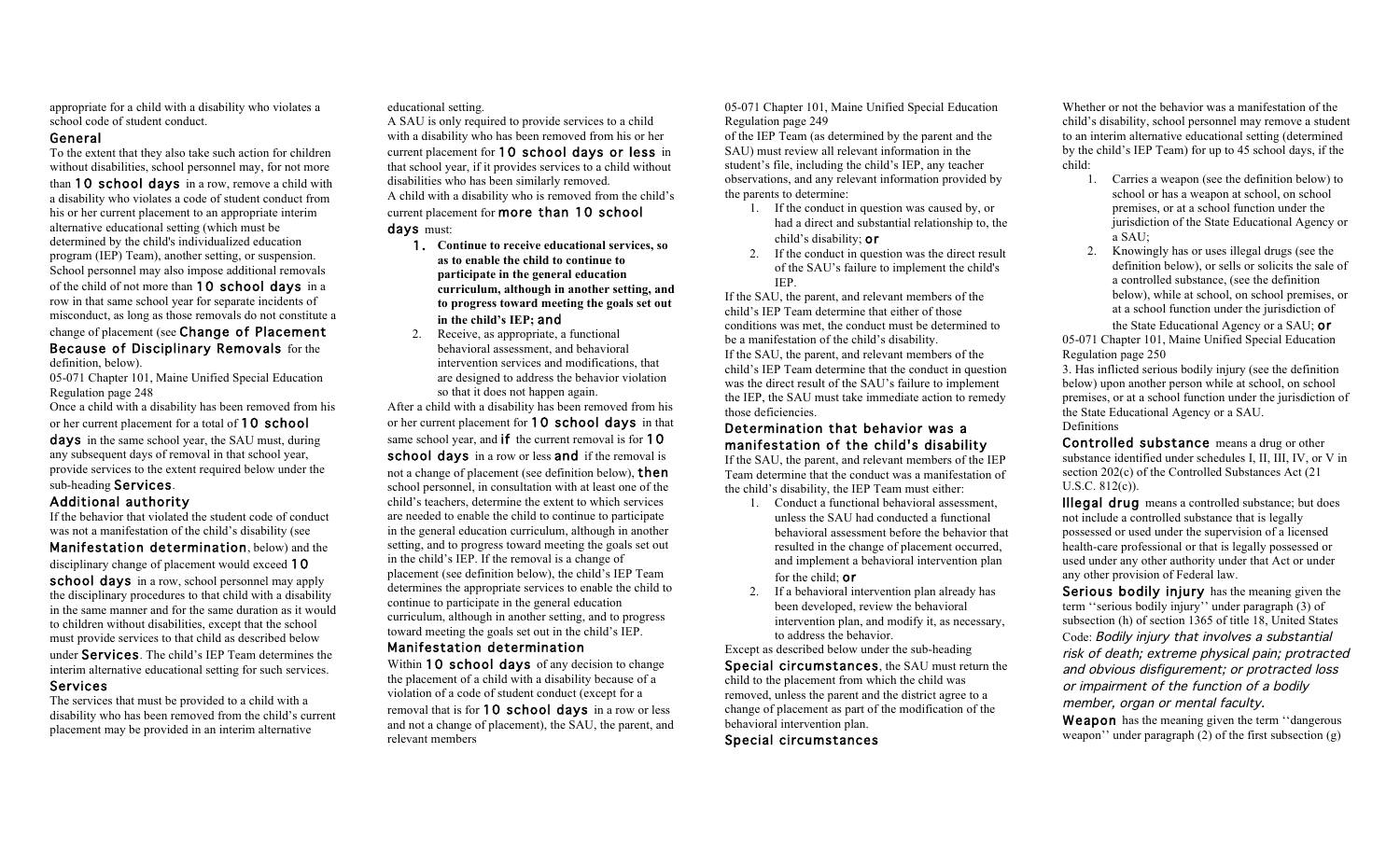of section 930 of title 18, United States Code: A weapon, device, instrument, material, or substance, animate or inanimate, that is used for, or is readily capable of, causing death or serious bodily injury, except that such term does not include a pocket knife with a blade of less than  $2 \nvert \sqrt{2}$  inches in length.

#### Notification

On the date it makes the decision to make a removal that is a change of placement of the child because of a violation of a code of student conduct, the SAU must notify the parents of that decision, and provide the parents with a procedural safeguards notice.

#### **Change of Placement Because of Disciplinary Removals 34 CFR §300.536**

A removal of a child with a disability from the child's current educational placement is a change of

# placement if:

- 1. The removal is for more than 10 school days in a row; or
- 2. The child has been subjected to a series of removals that constitute a pattern because:
	- 1. The series of removals total more than 10 school days in a school year;
	- 2. The child's behavior is substantially similar to the child's behavior in previous incidents that resulted in the series of removals:
	- 3. Of such additional factors as the length of each removal, the total amount of time the child has been removed, and the proximity of the removals to one another: **and**

Whether a pattern of removals constitutes a change of placement is determined on a case-by-case basis by the SAU and, if challenged, is subject to review through due process and judicial proceedings. 05-071 Chapter 101, Maine Unified Special Education Regulation page 251

#### **Determination of Setting 34 CFR § 300.531**

The individualized education program (IEP) Team must determine the interim alternative educational setting for removals that are changes of placement, and removals under the headings Additional authority and Special circumstances, above. **Appeal**

#### **34 CFR § 300.532**  General

The parent of a child with a disability may file a due process hearing request (see above) to request a due process hearing if he or she disagrees with:

- 1. Any decision regarding placement made under these discipline provisions; or
- 2. The manifestation determination described above.

The SAU may file a due process *hearing request* (see above) to request a due process hearing if it believes that maintaining the current placement of the child is substantially likely to result in injury to the child or to others.

#### Authority of hearing officer

A hearing officer that meets the requirements described under the sub-heading Impartial Hearing Officer must conduct the due process hearing and make a decision. The hearing officer may:

- 1. Return the child with a disability to the placement from which the child was removed if the hearing officer determines that the removal was a violation of the requirements described under the heading Authority of School Personnel, or that the child's behavior was a manifestation of the child's disability; or
- 2. Order a change of placement of the child with a disability to an appropriate interim alternative educational setting for not more than 45 school days if the hearing officer determines that maintaining the current placement of the child is substantially likely to result in injury to the child or to others. These hearing procedures may be repeated, if the SAU believes that returning the child to the original placement is substantially likely to result in injury to the child or to

others. Whenever a parent or a SAU files a due process hearing request to request such a hearing, a hearing must be held that meets the requirements described under the heading Due Process Hearing Requests except as follows:

1. The State Educational Agency must arrange for an expedited due process hearing, which must occur within 20 school days of the date the hearing is requested and must result in a determination within **10** school days after the hearing.

05-071 Chapter 101, Maine Unified Special Education Regulation page 252

- 2. Unless the parents and the SAU agree in writing to waive the meeting, or agree to use mediation, a resolution meeting must occur within **seven** calendar days of receiving notice of the due process hearing request. The hearing may proceed unless the matter has been resolved to the satisfaction of both parties within **15** calendar days of receipt of the due process hearing request.
- 3. A State may establish different procedural rules for expedited due process hearings than it has established for other due process hearings, but except for the timelines, those rules must be consistent with the rules in this document regarding due process hearings.

A party may appeal the decision in an expedited due process hearing in the same way as they may for decisions in other due process hearings (see Appeals, above).

#### **Placement during Appeals 34 CFR §300.533**

When, as described above, the parent or SAU has filed a due process *hearing request* related to disciplinary matters, the child must (unless the parent and the State Educational Agency or SAU agree otherwise) remain in the interim alternative educational setting pending the decision of the hearing officer, or until the expiration of the time period of removal as provided for and described under the heading Authority of School Personnel, whichever occurs first.

# **Protections for Children Not Yet Eligible for Special Education and Related Services 34 CFR §300.534**

# General

If a child has not been determined eligible for special education and related services and violates a code of student conduct, but the SAU had knowledge (as determined below) before the behavior that brought about the disciplinary action occurred, that the child was a child with a disability, then the child may assert any of the protections described in this notice. Basis of knowledge for disciplinary matters A SAU must be deemed to have knowledge that a child is a child with a disability if, before the behavior that brought about the disciplinary action occurred:

- 1. The parent of the child expressed concern in writing that the child is in need of special education and related services to supervisory or administrative personnel of the appropriate educational agency, or a teacher of the child;
- 2. The parent requested an evaluation related to eligibility for special education and related services under Part B of the IDEA; or
- 3. The child's teacher, or other SAU personnel expressed specific concerns about a pattern of behavior demonstrated by the child directly to the SAU's director of special education or to other supervisory personnel of the SAU.

05-071 Chapter 101, Maine Unified Special Education Regulation page 253 Exception

A SAU would not be deemed to have such knowledge if:

- 1. The child's parent has not allowed an evaluation of the child or refused special education services; or
- 2. The child has been evaluated and determined to not be a child with a disability under Part B of the IDEA.

Conditions that apply if there is no basis of knowledge

If prior to taking disciplinary measures against the child, a SAU does not have knowledge that a child is a child with a disability, as described above under the sub-

headings Basis of knowledge for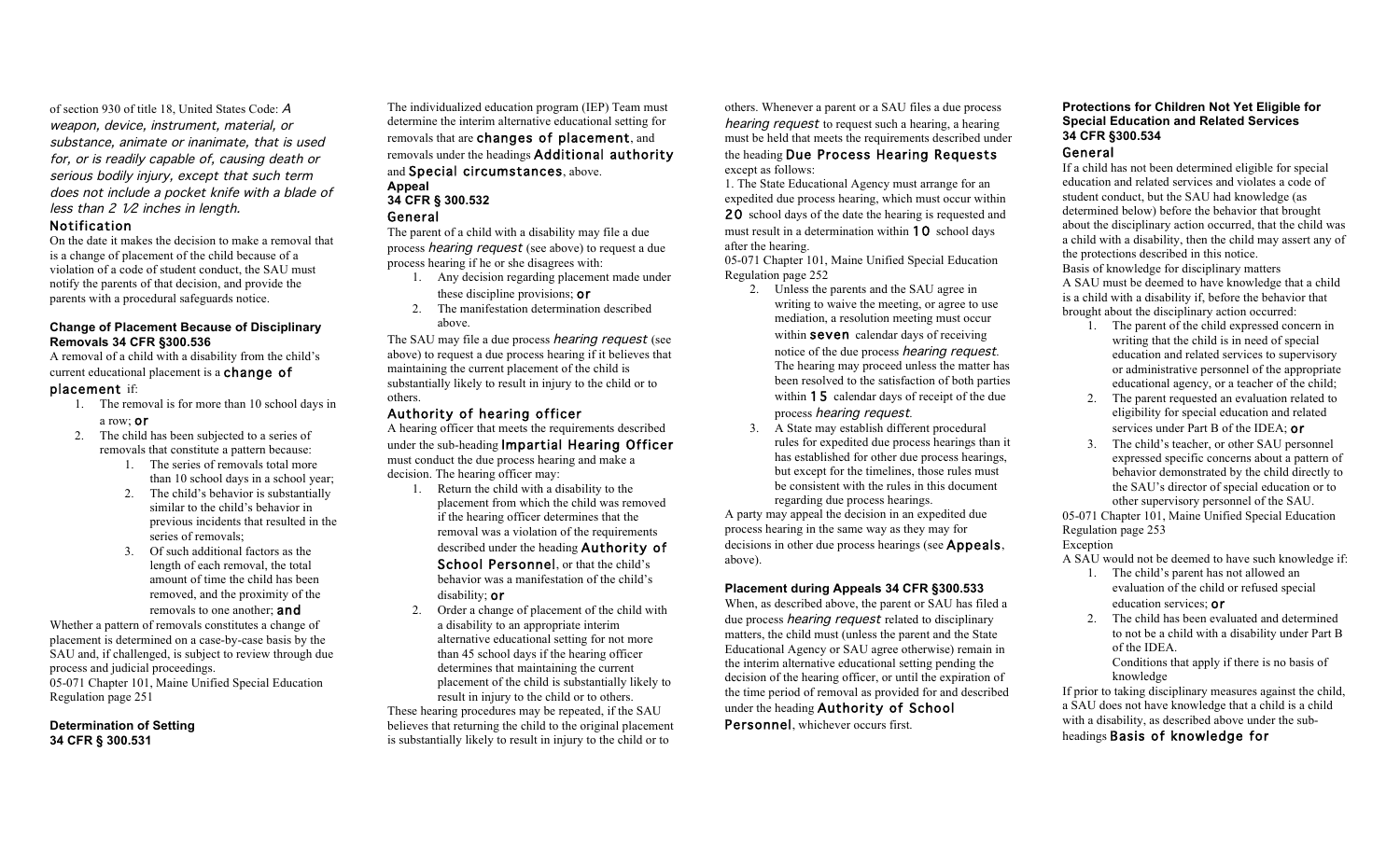# disciplinary matters and Exception, the child

may be subjected to the disciplinary measures that are applied to children without disabilities who engaged in comparable behaviors.

However, if a request is made for an evaluation of a child during the time period in which the child is subjected to disciplinary measures, the evaluation must be conducted in an expedited manner.

Until the evaluation is completed, the child remains in the educational placement determined by school authorities, which can include suspension or expulsion without educational services.

If the child is determined to be a child with a disability, taking into consideration information from the evaluation conducted by the SAU, and information provided by the parents, the SAU must provide special education and related services in accordance with Part B of the IDEA, including the disciplinary requirements described above.

# **Referral to and Action by Law Enforcement and Judicial Authorities 34 CFR §300.535**

Part B of the IDEA does not:

- 1. Prohibit an agency from reporting a crime committed by a child with a disability to appropriate authorities; or
- 2. Prevent State law enforcement and judicial authorities from exercising their responsibilities with regard to the application of Federal and State law to crimes committed by a child with a disability. Transmittal of records

If a SAU reports a crime committed by a child with a disability, the SAU:

1. Must ensure that copies of the child's special education and disciplinary records are transmitted for consideration by the authorities to whom the agency reports the crime;

### and

2. May transmit copies of the child's special education and disciplinary records only to the extent permitted by the Family Educational Rights and Privacy Act (FERPA). 05-071 Chapter 101, Maine Unified Special Education

Regulation page 254

#### **Requirements for Unilateral Placement by Parents of Children in Private Schools at Public Expense General**

# **34 CFR §300.148**

Part B of the IDEA does not require a SAU to pay for the cost of education, including special education and related services, of your child with a disability at a private school or facility if the SAU made a free appropriate public education (FAPE) available to your child and you choose to place the child in a private school or facility. However, the SAU where the private school is located must include your child in the population whose needs are addressed under the Part B provisions regarding children who have been placed by their parents in a private school under 34 CFR §§300.131 through 300.144.

## Reimbursement for private school placement

If your child previously received special education and related services under the authority of a SAU, and you choose to enroll your child in a private preschool, elementary school, or secondary school without the consent of or referral by the SAU, a court or a hearing officer may require the agency to reimburse you for the cost of that enrollment if the court or hearing officer finds that the agency had not made a free appropriate public education (FAPE) available to your child in a timely manner prior to that enrollment and that the private placement is appropriate. A hearing officer or court may find your placement to be appropriate, even if the placement does not meet the State standards that apply to education provided by the State Educational Agency and SAUs.

#### Limitation on reimbursement

The cost of reimbursement described in the paragraph above may be reduced or denied:

1. If: (a) At the most recent individualized education program (IEP) meeting that you attended prior to your removal of your child from the public school, you did not inform the IEP Team that you were rejecting the placement proposed by the SAU to provide

FAPE to your child, including stating your concerns and your intent to enroll your child in a private school at public expense; or (b) At least 10 business days (including any holidays that occur on a business day) prior to your removal of your child from the public school, you did not give written notice to the SAU of that information;

- 2. If, prior to your removal of your child from the public school, the SAU provided prior written notice to you, of its intent to evaluate your child (including a statement of the purpose of the evaluation that was appropriate and reasonable), but you did not make the child available for the evaluation; or
- 3. Upon a court's finding that your actions were unreasonable.

However, the cost of reimbursement:

1. Must not be reduced or denied for failure to provide the notice if: (a) The school prevented you from providing the notice; (b) You had not received notice of your

05-071 Chapter 101, Maine Unified Special Education Regulation page 255 responsibility to provide the notice described above; or (c) Compliance with the requirements above would likely result in physical harm

#### to your child; and

2. May, in the discretion of the court or a hearing officer, not be reduced or denied for the parents' failure to provide the required notice if: (a) The parent is not literate or cannot write in English; or (b) Compliance with the above requirement would likely result in serious emotional harm to the child.

# **Surrogate parents 34 CFR § 300.519**  General. (a)

Each public agency must ensure that the rights of a child are protected when—  $(1)$  No parent (as defined in  $\delta$ ) 300.30) can be identified;

(2) The public agency, after reasonable efforts, cannot locate a parent; (3) The child is a ward of the State under the laws of that State; or

(4) The child is an unaccompanied homeless youth as defined in section 725(6) of the McKinney-Vento Homeless Assistance Act (42 U.S.C. 11434a(6)).

## Duties of public agency (b)

The duties of a public agency under paragraph (a) of this section include the assignment of an individual to act as a surrogate for the parents. This must include a method—

(1) For determining whether a child needs a surrogate parent; and (2) For assigning a surrogate parent to the child.

# Wards of the State. (c)

In the case of a child who is a ward of the State, the surrogate parent alternatively may be appointed by the judge overseeing the child's case, provided that the surrogate meets the requirements in paragraphs  $(d)(2)(i)$ and (e) of this section.

# Criteria for selection of surrogate parents (d)

(1) The public agency may select a surrogate parent in any way permitted under State law.

(2) Public agencies must ensure that a person selected as a surrogate parent—

(i) Is not an employee of the SEA, the LEA, EIS provider or any other agency that provides early intervention services, education, care, or other services to the child or any family member of the child;

(ii) Has no personal or professional interest that conflicts with the interest of the child the surrogate parent represents; and

(iii) Has knowledge and skills that ensure adequate representation of the child.

# Non-employee requirement; compensation (e)

A person otherwise qualified to be a surrogate parent under paragraph (d) of this section is not an 05-071 Chapter 101, Maine Unified Special Education Regulation page 256

employee of the agency solely because he or she is paid by the agency to serve as a surrogate parent.

# Unaccompanied homeless youth (f)

In the case of a child who is an unaccompanied homeless youth, appropriate staff of emergency shelters,